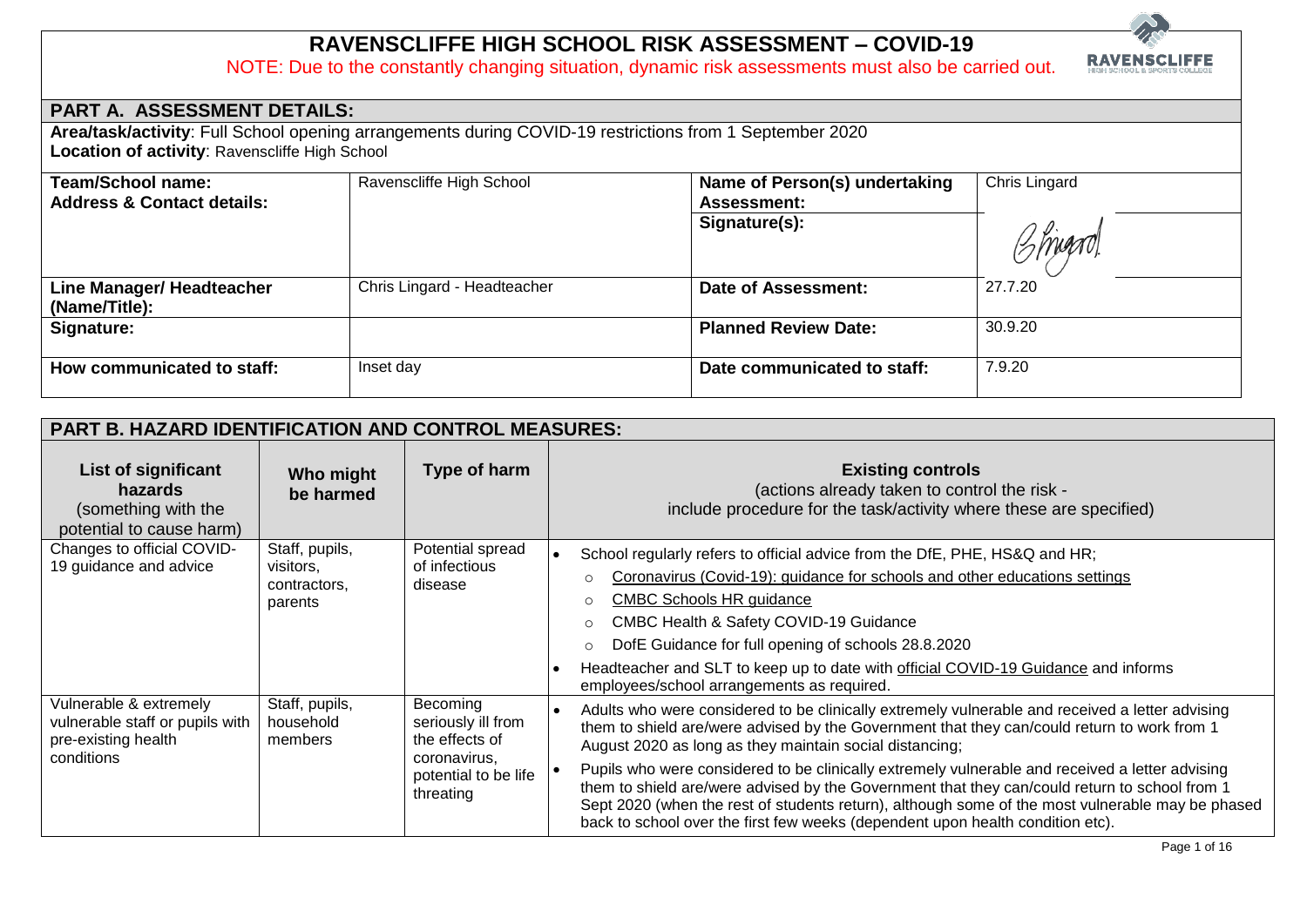| <b>PART B. HAZARD IDENTIFICATION AND CONTROL MEASURES:</b>                               |                                                                     |                                              |                                                                                                                                                                                                                                                                                                                                                                                                                                                                                                                                                                                                                                                                                                                                                                                                                                             |
|------------------------------------------------------------------------------------------|---------------------------------------------------------------------|----------------------------------------------|---------------------------------------------------------------------------------------------------------------------------------------------------------------------------------------------------------------------------------------------------------------------------------------------------------------------------------------------------------------------------------------------------------------------------------------------------------------------------------------------------------------------------------------------------------------------------------------------------------------------------------------------------------------------------------------------------------------------------------------------------------------------------------------------------------------------------------------------|
| <b>List of significant</b><br>hazards<br>(something with the<br>potential to cause harm) | Who might<br>be harmed                                              | Type of harm                                 | <b>Existing controls</b><br>(actions already taken to control the risk -<br>include procedure for the task/activity where these are specified)                                                                                                                                                                                                                                                                                                                                                                                                                                                                                                                                                                                                                                                                                              |
|                                                                                          |                                                                     |                                              | If infection rates rise in local areas, individuals (or family members) from that area only, will be<br>advised to shield during the period where rates remain high and therefore may be temporarily<br>absent:<br>Some pupils no longer required to shield but who generally remain under the care of a specialist<br>health professional may need to discuss their care with their health professional before returning to<br>school. The school works closely with parents of children who are extremely medically vulnerable to<br>support a return to school, carrying out an individual risk assessment as necessary;<br>School applies the measures set out in the government Guidance for full opening: schools as far as<br>is reasonably practicable to reduce the risk to all staff including those who are extremely clinically |
|                                                                                          |                                                                     |                                              | vulnerable and clinically vulnerable;<br>Staff members who are in the most at risk categories are reminded to take particular care. Where<br>an employee expresses concerns, An individual risk assessment will be completed to assess the<br>risks to that individual and identify ways to reduce these risk to an acceptable level including where<br>possible the need for any reasonable adjustments. This will be done in consultation with the<br>member of staff and will be reviewed on a regular basis or in the event of any significant changes;<br>People who live with those who are clinically extremely vulnerable or clinically vulnerable attend the                                                                                                                                                                       |
|                                                                                          |                                                                     |                                              | workplace as normal;<br>Some people with particular characteristics may be at comparatively increased risk from<br>coronavirus (COVID-19), as set out in the COVID-19: review of disparities in risks and outcomes<br>report. If people with significant risk factors express concerns an individual risk assessment will be<br>completed to assess the risks to that individual and identify ways to reduce them to an acceptable<br>level:                                                                                                                                                                                                                                                                                                                                                                                                |
|                                                                                          |                                                                     |                                              | People who live with those who have comparatively increased risk from coronavirus (COVID-19)<br>attend the workplace as normal;<br>(Advice for those who are extremely clinically vulnerable can be found in the guidance on shielding<br>$\bullet$<br>and protecting people who are clinically extremely vulnerable from COVID-19).                                                                                                                                                                                                                                                                                                                                                                                                                                                                                                        |
| Staff, pupils & household<br>members displaying signs of<br>COVID-19                     | Staff, pupils,<br>visitors,<br>contractors,<br>household<br>members | Potential spread<br>of infectious<br>disease | Staff, parents and pupils are made aware of the virus symptoms;<br>Staff, other adults and pupils are instructed not to come into school if they or members of their<br>household have coronavirus (COVID-19) symptoms, in-line with the guidance for households with<br>possible coronavirus infection;<br>Staff or pupils showing COVID-19 symptoms should be moved into an isolation area where<br>possible (meeting room @SG or staff room @SH), supervised by staff member in full PPE in<br>ventilated area, even better supervised outside if the weather allows it, and a member of the<br>household should be asked to come and pick up with immediate effect. If this is genuinely not<br>possible, then school staff will consider transporting home. In this instance the driver should wear                                    |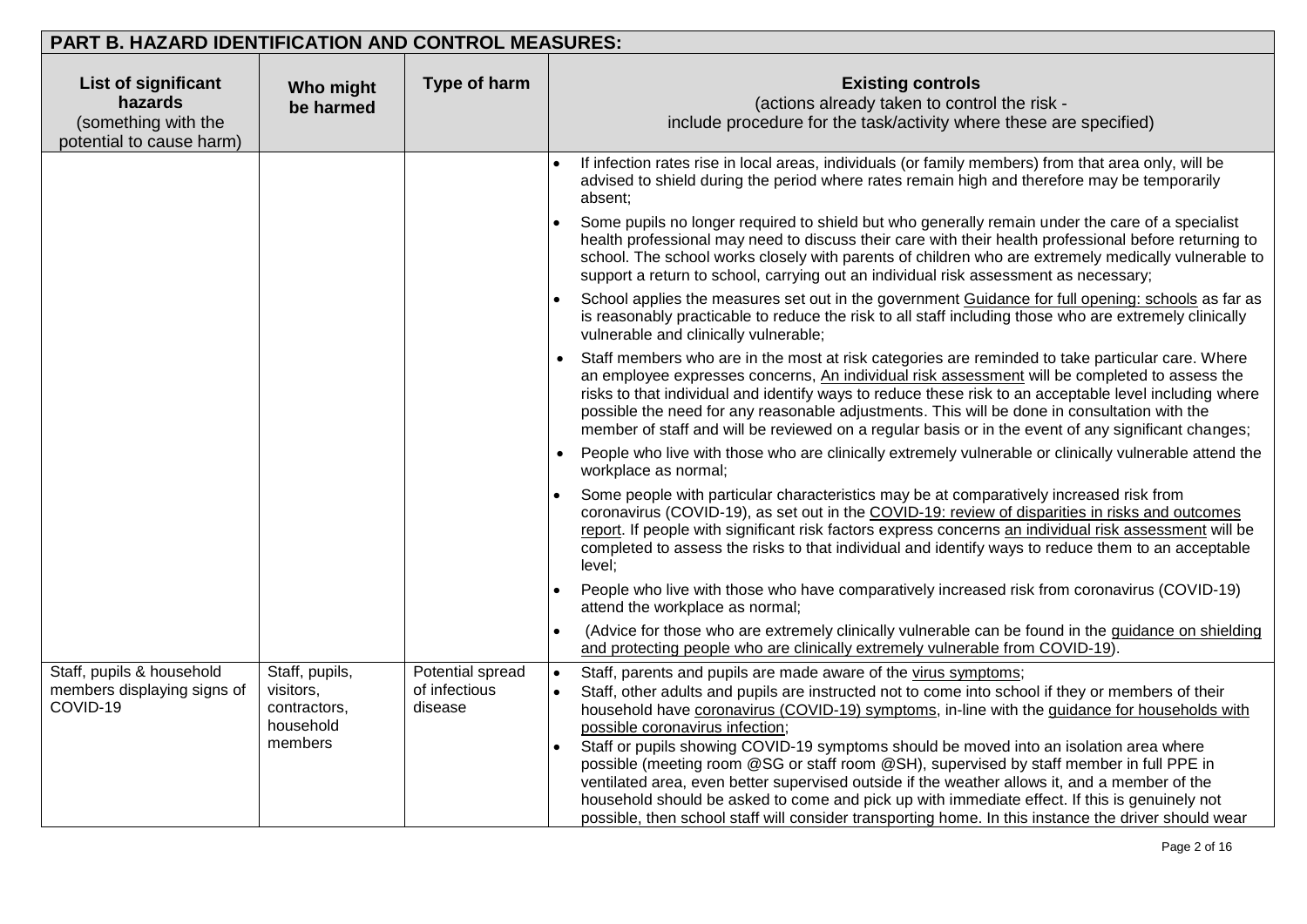| PART B. HAZARD IDENTIFICATION AND CONTROL MEASURES:                                      |                        |              |                                                                                                                                                                                                                                                                                                                                                                                                                                                                                                                                                                                                                                                                                                                                                                                                                                                                                                                                                                                                                                                                                                                                                                                                                                                                                                                                                                                                                                                                                                                                                                                                                                                                                                                                                                                                                                                                                                                                                                                                                                                                                                                                                                                                                                                                                                                                                                                                                                                                                                                                                                  |
|------------------------------------------------------------------------------------------|------------------------|--------------|------------------------------------------------------------------------------------------------------------------------------------------------------------------------------------------------------------------------------------------------------------------------------------------------------------------------------------------------------------------------------------------------------------------------------------------------------------------------------------------------------------------------------------------------------------------------------------------------------------------------------------------------------------------------------------------------------------------------------------------------------------------------------------------------------------------------------------------------------------------------------------------------------------------------------------------------------------------------------------------------------------------------------------------------------------------------------------------------------------------------------------------------------------------------------------------------------------------------------------------------------------------------------------------------------------------------------------------------------------------------------------------------------------------------------------------------------------------------------------------------------------------------------------------------------------------------------------------------------------------------------------------------------------------------------------------------------------------------------------------------------------------------------------------------------------------------------------------------------------------------------------------------------------------------------------------------------------------------------------------------------------------------------------------------------------------------------------------------------------------------------------------------------------------------------------------------------------------------------------------------------------------------------------------------------------------------------------------------------------------------------------------------------------------------------------------------------------------------------------------------------------------------------------------------------------------|
| <b>List of significant</b><br>hazards<br>(something with the<br>potential to cause harm) | Who might<br>be harmed | Type of harm | <b>Existing controls</b><br>(actions already taken to control the risk -<br>include procedure for the task/activity where these are specified)                                                                                                                                                                                                                                                                                                                                                                                                                                                                                                                                                                                                                                                                                                                                                                                                                                                                                                                                                                                                                                                                                                                                                                                                                                                                                                                                                                                                                                                                                                                                                                                                                                                                                                                                                                                                                                                                                                                                                                                                                                                                                                                                                                                                                                                                                                                                                                                                                   |
|                                                                                          |                        |              | PPE, and the affected student/staff member should wear PPE if possible. As much distance as<br>possible should be placed between the driver and the student/staff member being transported.<br>Staff and students in the immediate bubble will be sent home with parents collecting students.<br>Parents of students on the same transport will be informed and given the option to come and collect<br>their son/daughter. Admin team to make these phone calls and note on the Onwards and Upwards<br>system<br>Parents should be reminded to self-isolate for 10 days and instructed to arrange a test to see if they<br>have COVID-19;<br>Staff and parents are advised that other members of their household (including any siblings) should<br>self-isolate for 14 days from date of onset of symptoms;<br>Staff and parents have been instructed to inform school immediately of the results of a test so that<br>$\bullet$<br>an assessment can be made of the potential impact on school;<br>If someone tests negative, if they feel well and no longer have any symptoms similar to those<br>identified for coronavirus (COVID-19), they can stop self-isolating. They may still have another<br>virus, therefore it is still advisable to avoid contact with others until they recover. However other<br>members of their household can stop self-isolating;<br>Staff who have assisted someone who has taken ill with COVID-19 symptoms and any pupils who<br>have been in close contact with them, will wash their hands with warm, running water and soap for<br>a minimum of 20 seconds.;<br>If a pupil displays symptoms their parent/carer will be required to take them home. Where this<br>is not immediately possible, the pupil will be placed in a separate room until they can be<br>collected. In the first instance, isolate as per local guidance.<br>In the case of a member of staff showing symptoms, the same procedure should be followed.<br>In the first instance, any member of the household who drives should pick up. If not, then we<br>should transport, except both the driver and the member of staff should definitely wear PPE.<br>We would disinfect and clean bus after use and lockdown bus for 72 hours.<br>$\bullet$<br>Ideally, a window will be opened in the room for increased ventilation;<br>If it is not possible to isolate the pupil e.g. if it causes them undue distress or they need to remain<br>under adult observation, an assessment will be carried out to see whether it is sufficient to move |
|                                                                                          |                        |              | them to an area which is at least 2 metres away from others;<br>If an individual (adult or child) showing COVID-19 symptoms, needs to use the bathroom while<br>waiting to go home, they will use a separate bathroom if possible. The bathroom will then be<br>cleaned and disinfected before being used by anyone else;<br>The area around the person with symptoms will be cleaned after they have left to reduce the risk of<br>$\bullet$                                                                                                                                                                                                                                                                                                                                                                                                                                                                                                                                                                                                                                                                                                                                                                                                                                                                                                                                                                                                                                                                                                                                                                                                                                                                                                                                                                                                                                                                                                                                                                                                                                                                                                                                                                                                                                                                                                                                                                                                                                                                                                                    |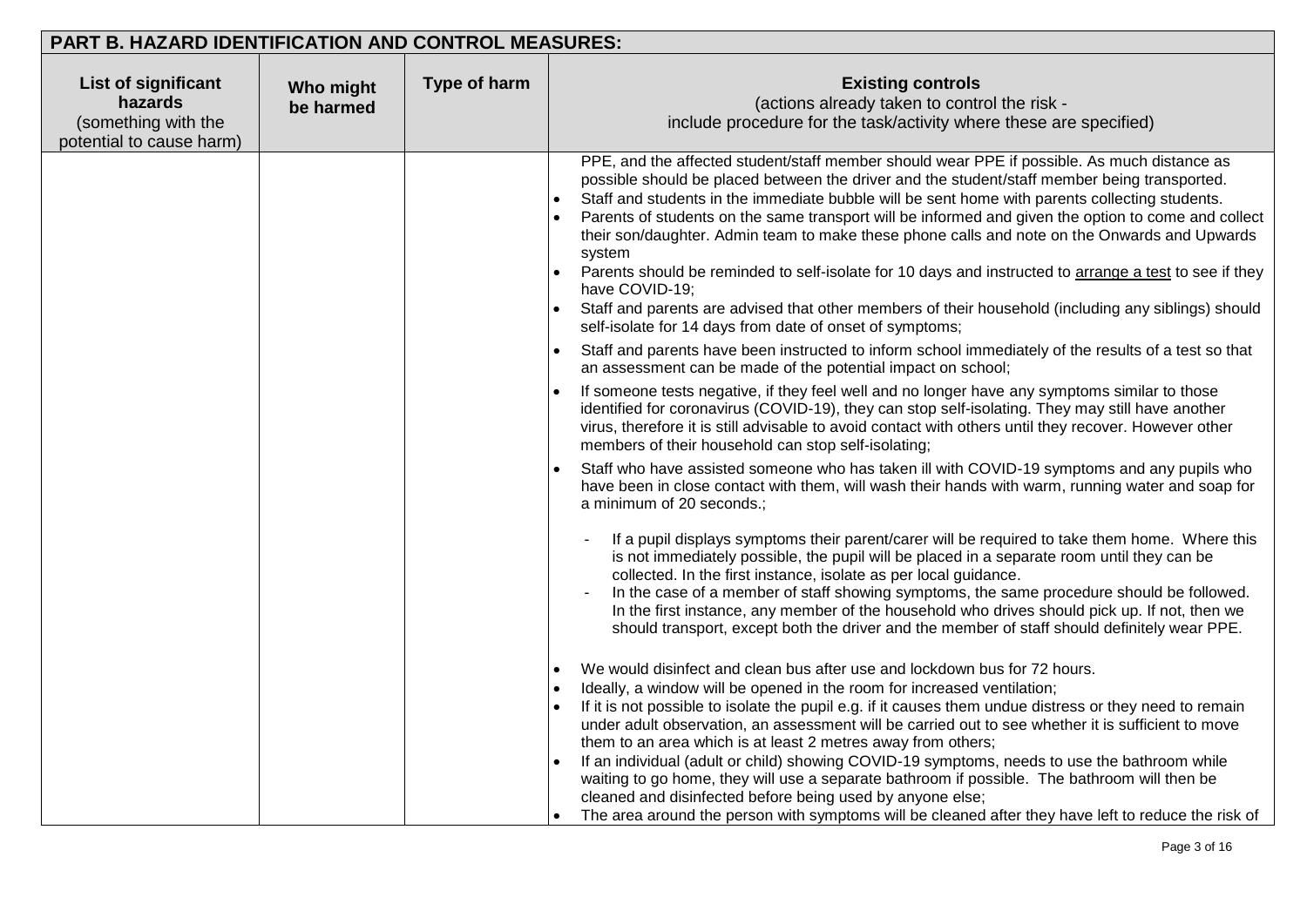| <b>PART B. HAZARD IDENTIFICATION AND CONTROL MEASURES:</b>                               |                                                                     |                                              |                                                                                                                                                                                                                                                                                                                                                                                                                                                                                                                                                          |
|------------------------------------------------------------------------------------------|---------------------------------------------------------------------|----------------------------------------------|----------------------------------------------------------------------------------------------------------------------------------------------------------------------------------------------------------------------------------------------------------------------------------------------------------------------------------------------------------------------------------------------------------------------------------------------------------------------------------------------------------------------------------------------------------|
| <b>List of significant</b><br>hazards<br>(something with the<br>potential to cause harm) | Who might<br>be harmed                                              | Type of harm                                 | <b>Existing controls</b><br>(actions already taken to control the risk -<br>include procedure for the task/activity where these are specified)                                                                                                                                                                                                                                                                                                                                                                                                           |
|                                                                                          |                                                                     |                                              | passing the infection on to other people as per the COVID-19: cleaning of non-healthcare settings<br>guidance;<br>When caring for someone with symptoms of coronavirus (COVID-19) a face mask should be worn if<br>a distance of 2 metres cannot be maintained. If direct contact is necessary, then gloves, an apron<br>and a face mask should be worn;<br>If a risk assessment determines that there is a risk of splashing to the eyes, e.g. from coughing,<br>spitting, or vomiting, then eye protection will also be worn by the supervising adult. |
| Staff, pupils & household<br>members test positive for<br>COVID-19                       | Staff, pupils,<br>visitors,<br>contractors,<br>household<br>members | Potential spread<br>of infectious<br>disease | If someone tests positive, they are instructed to follow the 'stay at home: guidance for households<br>with possible or confirmed coronavirus (COVID-19) infection' self-isolating for at least 10 days from<br>the onset of their symptoms and will only be allowed to return to school when they do not have<br>symptoms including; a high temperature, cough or loss of sense of smell/taste. They will be advised<br>that other members of their household must continue self-isolating for the full 14 days;                                        |
|                                                                                          |                                                                     |                                              | • The School will contact the local health protection team as soon as they have been notified of a<br>positive result. (This team may also contact schools directly if they become aware that someone<br>who has tested positive for coronavirus (COVID-19) attended the school - as identified by NHS<br>Test and Trace);                                                                                                                                                                                                                               |
|                                                                                          |                                                                     |                                              | The health protection team will carry out a rapid risk assessment to confirm who has been in close<br>contact with the person during the period that they were infectious, and ensure they are asked to<br>self-isolate;                                                                                                                                                                                                                                                                                                                                 |
|                                                                                          |                                                                     |                                              | Based on the advice from the health protection team, school will send home those people who have<br>been in close contact with the person who has tested positive, advising them to self-isolate for 14<br>days since they were last in close contact with that person when they were infectious. Close contact<br>means:                                                                                                                                                                                                                                |
|                                                                                          |                                                                     |                                              | direct close contact - face to face contact with an infected individual for any length of time, within 1<br>metre, including being coughed on, a face to face conversation, or unprotected physical contact<br>(skin-to-skin);                                                                                                                                                                                                                                                                                                                           |
|                                                                                          |                                                                     |                                              | proximity contacts - extended close contact (within 1 to 2 metres for more than 15 minutes) with an<br>infected individual;                                                                                                                                                                                                                                                                                                                                                                                                                              |
|                                                                                          |                                                                     |                                              | travelling in a small vehicle, i.e. a car, with an infected person;                                                                                                                                                                                                                                                                                                                                                                                                                                                                                      |
|                                                                                          |                                                                     |                                              | School will keep a record of pupils and staff in each bubble and any close contact that takes place<br>between children and staff in different groups. School will not share the details of people with<br>coronavirus (COVID-19) unless essential to protect others;                                                                                                                                                                                                                                                                                    |
|                                                                                          |                                                                     |                                              | Household members of those contacts who are sent home do not need to self-isolate themselves<br>unless the pupil or staff member who is self-isolating subsequently develops symptoms;                                                                                                                                                                                                                                                                                                                                                                   |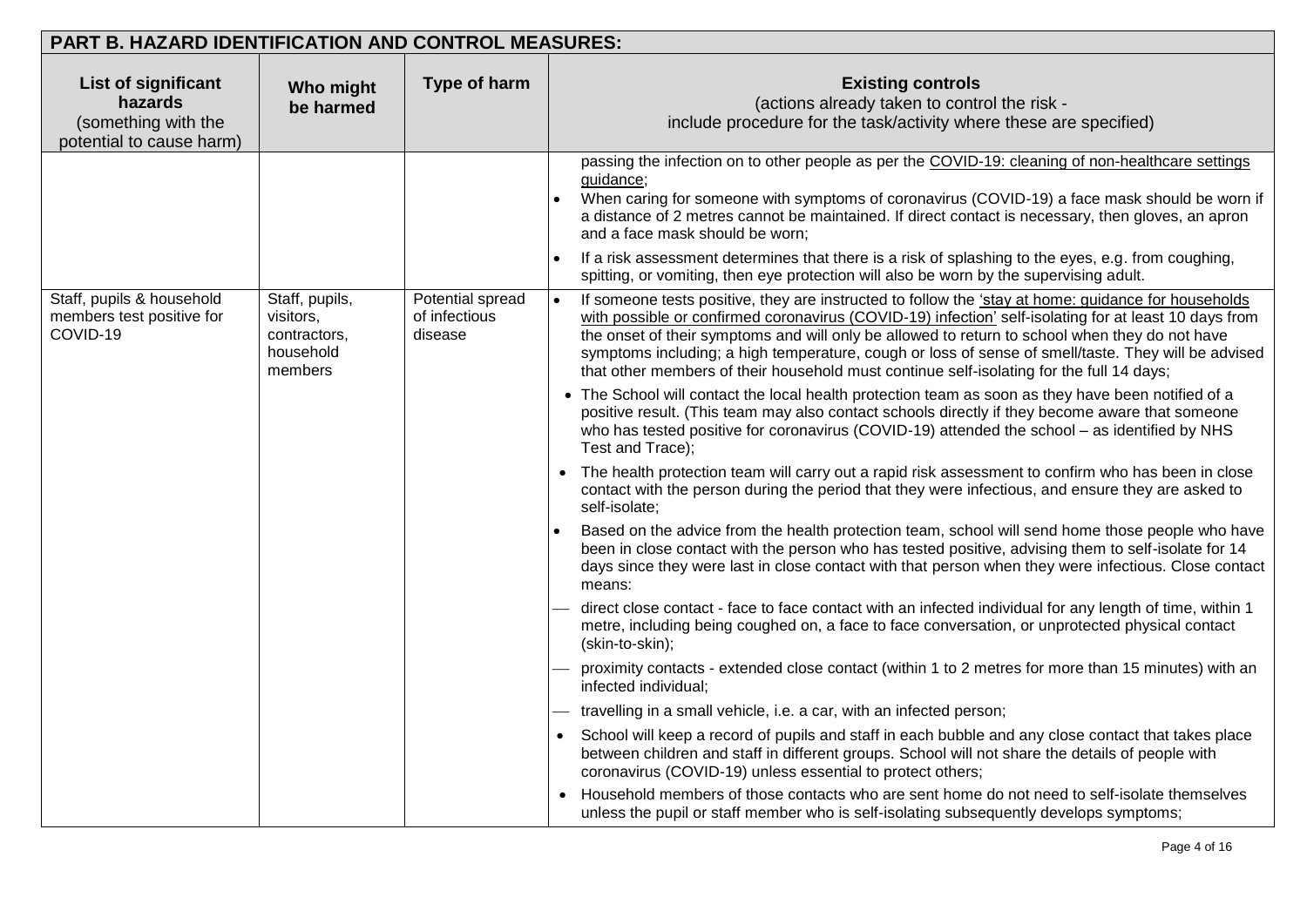| <b>PART B. HAZARD IDENTIFICATION AND CONTROL MEASURES:</b>                               |                                                          |                                                                                                                                                                                                                                                                                                                                                                                                                                                                                                                                                                    |                                                                                                                                                                                                                                                                                                                     |
|------------------------------------------------------------------------------------------|----------------------------------------------------------|--------------------------------------------------------------------------------------------------------------------------------------------------------------------------------------------------------------------------------------------------------------------------------------------------------------------------------------------------------------------------------------------------------------------------------------------------------------------------------------------------------------------------------------------------------------------|---------------------------------------------------------------------------------------------------------------------------------------------------------------------------------------------------------------------------------------------------------------------------------------------------------------------|
| <b>List of significant</b><br>hazards<br>(something with the<br>potential to cause harm) | Who might<br>be harmed                                   | Type of harm                                                                                                                                                                                                                                                                                                                                                                                                                                                                                                                                                       | <b>Existing controls</b><br>(actions already taken to control the risk -<br>include procedure for the task/activity where these are specified)                                                                                                                                                                      |
|                                                                                          |                                                          |                                                                                                                                                                                                                                                                                                                                                                                                                                                                                                                                                                    | • If someone in a class or group that has been asked to self-isolate develops symptoms themselves<br>within their 14-day isolation period they are instructed to follow the 'stay at home: guidance for<br>households with possible or confirmed coronavirus (COVID-19) infection' and instructed to get a<br>test: |
|                                                                                          |                                                          |                                                                                                                                                                                                                                                                                                                                                                                                                                                                                                                                                                    | If the test is negative they are instructed to remain in isolation for the remainder of the 14-day<br>$\bullet$<br>isolation period as they could still develop the coronavirus (COVID-19) within the remaining days;<br>School will request to see evidence of the negative test.                                  |
|                                                                                          |                                                          |                                                                                                                                                                                                                                                                                                                                                                                                                                                                                                                                                                    | If the test result is positive, they are instructed to inform school immediately, and must isolate for at<br>least 10 days from the onset of their symptoms (which could mean the self-isolation ends before or<br>after the original 14-day isolation period);                                                     |
|                                                                                          |                                                          |                                                                                                                                                                                                                                                                                                                                                                                                                                                                                                                                                                    | They are advised that their household should self-isolate for at least 14 days from when the<br>symptomatic person first had symptoms. Text evidence must be provided to the school.                                                                                                                                |
| Outbreak of Covid-19 within<br>school                                                    | Staff, pupils,<br>visitors,<br>contractors,<br>household | Spread of<br>infectious disease                                                                                                                                                                                                                                                                                                                                                                                                                                                                                                                                    | The school will work closely with the local health protection team if there are two or more confirmed<br>cases within 14 days, or there is an overall rise in sickness absence where coronavirus (COVID-19)<br>is suspected. The local health protection team will advise if additional action is required;         |
| members                                                                                  |                                                          | School is aware that in consultation with the local Director of Public Health, where an outbreak in a<br>school is confirmed, a mobile testing unit may be dispatched to test others who may have been in<br>contact with the person who has tested positive. Testing will first focus on the person's class,<br>followed by their year group, then the whole school if necessary, in line with routine public health<br>outbreak control practice. SLT and Governors will make a decision about school closure if a<br>significant number of staff are taken ill. |                                                                                                                                                                                                                                                                                                                     |
| Transmission of Covid-19<br>due to lack of consultation<br>on safe working practices     | Staff, pupils,<br>visitors,<br>contractors,              | Spread of<br>infectious disease                                                                                                                                                                                                                                                                                                                                                                                                                                                                                                                                    | Guidance and training is provided for staff to ensure they understand, and can enforce, the new<br>routines and support pupils in understanding them and are familiar with revised physical<br>arrangements;                                                                                                        |
| and provision of information<br>& instruction on safe ways of<br>working.                |                                                          | parents                                                                                                                                                                                                                                                                                                                                                                                                                                                                                                                                                            | Senior leaders within school ensure staff are consulted when considering local arrangements and<br>there is ongoing engagement with staff (including through trade unions and employee rep. groups)<br>to monitor and understand any unforeseen impacts of changes to working environments;                         |
|                                                                                          |                                                          |                                                                                                                                                                                                                                                                                                                                                                                                                                                                                                                                                                    | Senior Leadership Team, are available to offer support and advice and to monitor the current<br>$\bullet$<br>working arrangements on a daily basis;                                                                                                                                                                 |
|                                                                                          |                                                          |                                                                                                                                                                                                                                                                                                                                                                                                                                                                                                                                                                    | All new staff and volunteers are provided with a site induction and adequate information, instruction<br>$\bullet$<br>and training on local health, safety and COVID secure arrangements and their key roles and<br>responsibilities;                                                                               |
|                                                                                          |                                                          |                                                                                                                                                                                                                                                                                                                                                                                                                                                                                                                                                                    | Signage, posters and other instructions are displayed to support implementation of COVID secure<br>measures;                                                                                                                                                                                                        |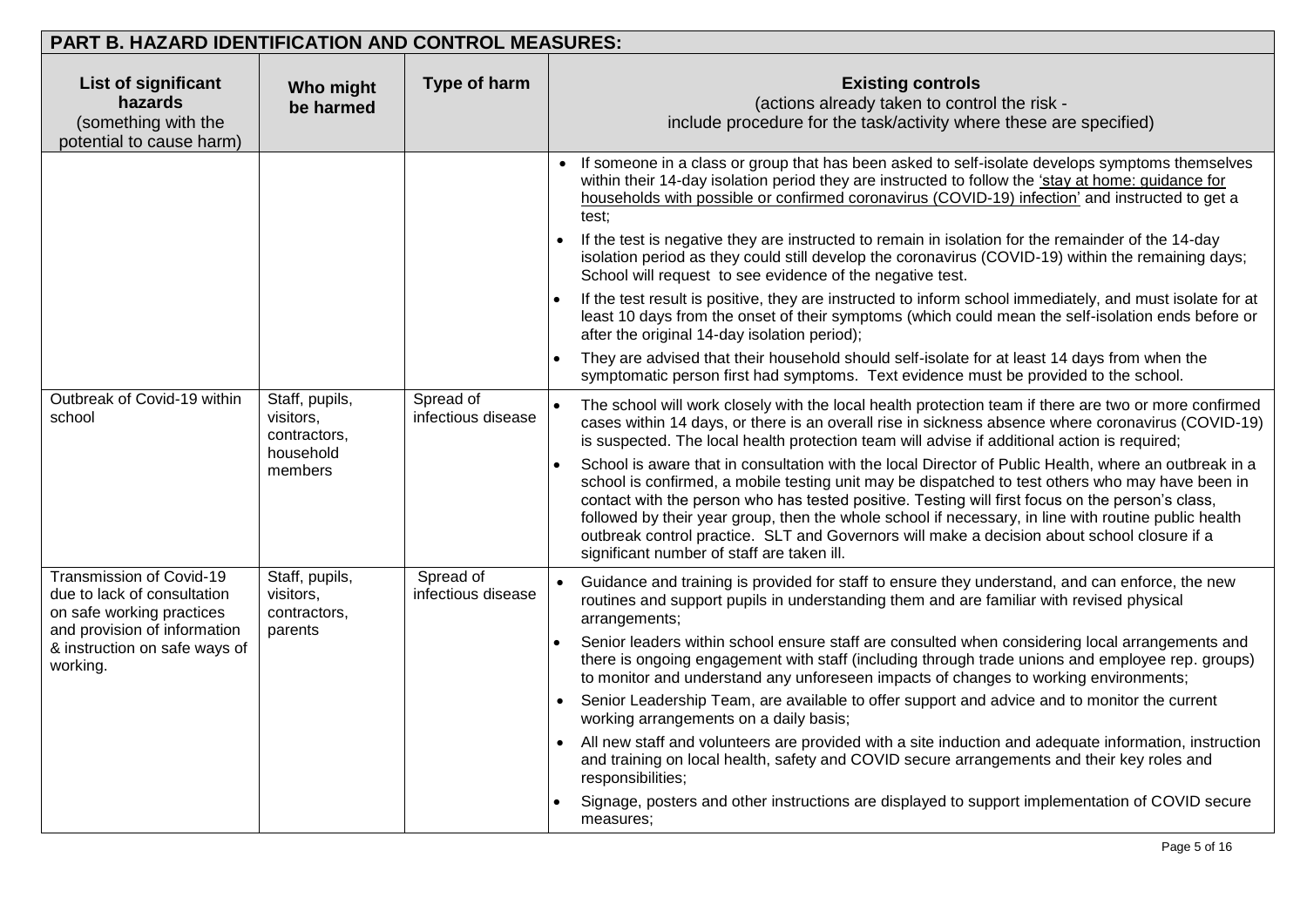| PART B. HAZARD IDENTIFICATION AND CONTROL MEASURES:                 |                                                                               |                                                                                                                                                                                                                                                                                                                                                                                                                                                                                                                                                                                                                                                                                                                                                                                                                                                                                                                                                                                                                                                                                                                                                                                                                                                                                                                                                                                                                                                                                                                                                                                                                                                                                                                                                                                                                                                                                                                                                                                                                                                                                                                                                              |  |
|---------------------------------------------------------------------|-------------------------------------------------------------------------------|--------------------------------------------------------------------------------------------------------------------------------------------------------------------------------------------------------------------------------------------------------------------------------------------------------------------------------------------------------------------------------------------------------------------------------------------------------------------------------------------------------------------------------------------------------------------------------------------------------------------------------------------------------------------------------------------------------------------------------------------------------------------------------------------------------------------------------------------------------------------------------------------------------------------------------------------------------------------------------------------------------------------------------------------------------------------------------------------------------------------------------------------------------------------------------------------------------------------------------------------------------------------------------------------------------------------------------------------------------------------------------------------------------------------------------------------------------------------------------------------------------------------------------------------------------------------------------------------------------------------------------------------------------------------------------------------------------------------------------------------------------------------------------------------------------------------------------------------------------------------------------------------------------------------------------------------------------------------------------------------------------------------------------------------------------------------------------------------------------------------------------------------------------------|--|
| Who might<br>be harmed                                              | Type of harm                                                                  | <b>Existing controls</b><br>(actions already taken to control the risk -<br>include procedure for the task/activity where these are specified)                                                                                                                                                                                                                                                                                                                                                                                                                                                                                                                                                                                                                                                                                                                                                                                                                                                                                                                                                                                                                                                                                                                                                                                                                                                                                                                                                                                                                                                                                                                                                                                                                                                                                                                                                                                                                                                                                                                                                                                                               |  |
|                                                                     |                                                                               | Up to date information and guidance on how to manage the risks associated with COVID-19 are<br>available on the Health & Safety Website.                                                                                                                                                                                                                                                                                                                                                                                                                                                                                                                                                                                                                                                                                                                                                                                                                                                                                                                                                                                                                                                                                                                                                                                                                                                                                                                                                                                                                                                                                                                                                                                                                                                                                                                                                                                                                                                                                                                                                                                                                     |  |
| Staff, pupils,<br>household<br>members,<br>members of the<br>public | Potential spread<br>of infectious<br>disease<br>Pupils stranded or<br>missing | • To be read in conjunction with CMBC Transport Risk Assessment<br>Pupils on dedicated school services do not mix with the general public on those journeys and tend<br>to be consistent. Therefore the usual social distancing measures will not apply from Sept 2020;<br>• The approach to dedicated transport has been aligned as far as possible with the principles<br>underpinning the system of controls set out in school.<br>• Assurances have been given by transport providers that transport is cleaned regularly and that high<br>touch points are sanitised prior to a school pick up/drop off;<br>• A system is in place to manage boarding and disembarking from transport to prevent unnecessary<br>close contact with others;<br>• School have been assured that transport providers, as far as possible, follow hygiene rules and<br>where possible social distancing within vehicles will be maintained;<br>• Pupils over the age of 11, are required to wear face coverings if they are independent travellers and<br>likely to come into close contact with people they do not normally meet;<br>Drivers must not undertake duties for school if they or a member of their household are displaying<br>any symptoms of coronavirus;<br>Staff to wear appropriate PPE when supporting pupils with complex needs who require assistance<br>to access the vehicle or fasten seatbelts etc. Immediately after assisting pupils staff will wash their<br>hands thoroughly with warm running water and hand soap for at least 20 seconds.<br>If a student refuses to go home on transport at the end of the school day, and local authority<br>transport has to leave, their parent would be contacted and asked to pick up their child. If this is not<br>a viable option, school staff would transport the student using school transport as a last resort. This<br>would have to be done within social distancing guidelines, with the student seated towards the rear<br>of the minibus. In the case that this is unsuccessful and the student still refuses to leave, then the<br>involvement of the police would be the final decision |  |
| Staff, pupils,<br>household<br>members,<br>members of the<br>public | Potential spread<br>of infectious<br>disease<br>Pupils stranded or<br>missing | Parents/carers are requested not to enter school unless absolutely necessary and by appointment<br>only. When it is necessary for parent/carer to enter the school building they will be instructed to<br>follow handwashing and social distancing guidelines;<br>Arrangements are in place for parents/carers to drop off and collect children at staggered start/<br>finish times, without physically entering the premises e.g. front gate drop-off with staff meeting<br>pupils at the school door;<br>Parents have been advised that only one parent should accompany their child to the school                                                                                                                                                                                                                                                                                                                                                                                                                                                                                                                                                                                                                                                                                                                                                                                                                                                                                                                                                                                                                                                                                                                                                                                                                                                                                                                                                                                                                                                                                                                                                         |  |
|                                                                     |                                                                               |                                                                                                                                                                                                                                                                                                                                                                                                                                                                                                                                                                                                                                                                                                                                                                                                                                                                                                                                                                                                                                                                                                                                                                                                                                                                                                                                                                                                                                                                                                                                                                                                                                                                                                                                                                                                                                                                                                                                                                                                                                                                                                                                                              |  |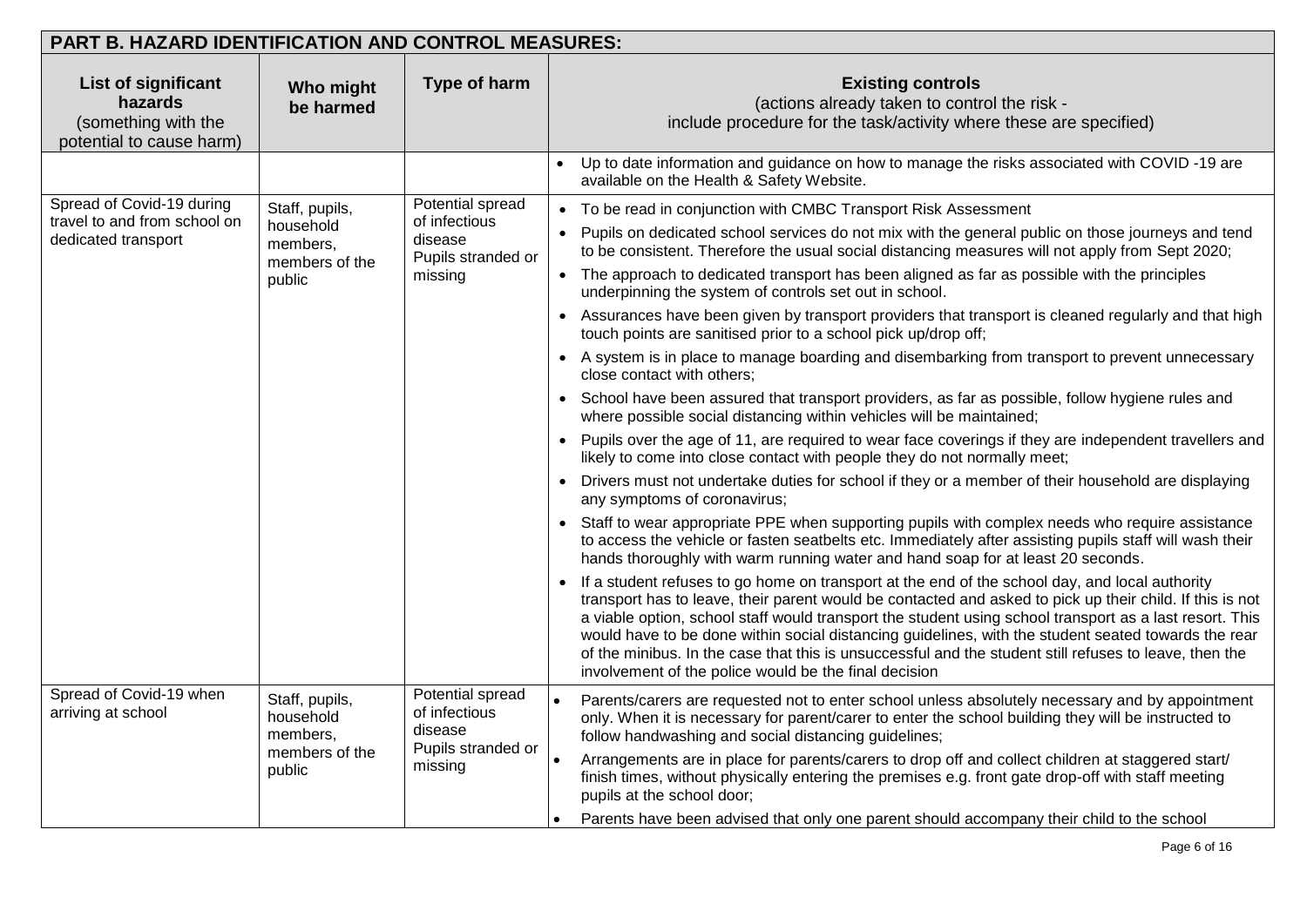| PART B. HAZARD IDENTIFICATION AND CONTROL MEASURES:                               |                                                                     |                                              |                                                                                                                                                                                                                                                                                                                                                                                                                                                                                                                                                                                                                                                                                                                                                                                                                                                                                                                                                                                                                                                                                                                                                                                                                                                                                                                                                                                             |
|-----------------------------------------------------------------------------------|---------------------------------------------------------------------|----------------------------------------------|---------------------------------------------------------------------------------------------------------------------------------------------------------------------------------------------------------------------------------------------------------------------------------------------------------------------------------------------------------------------------------------------------------------------------------------------------------------------------------------------------------------------------------------------------------------------------------------------------------------------------------------------------------------------------------------------------------------------------------------------------------------------------------------------------------------------------------------------------------------------------------------------------------------------------------------------------------------------------------------------------------------------------------------------------------------------------------------------------------------------------------------------------------------------------------------------------------------------------------------------------------------------------------------------------------------------------------------------------------------------------------------------|
| List of significant<br>hazards<br>(something with the<br>potential to cause harm) | Who might<br>be harmed                                              | Type of harm                                 | <b>Existing controls</b><br>(actions already taken to control the risk -<br>include procedure for the task/activity where these are specified)                                                                                                                                                                                                                                                                                                                                                                                                                                                                                                                                                                                                                                                                                                                                                                                                                                                                                                                                                                                                                                                                                                                                                                                                                                              |
|                                                                                   |                                                                     |                                              | entrance;<br>When in local lockdown temperature checks will be carried out each day by appropriate staff first<br>thing in the morning and if the child presents as unwell during the day. If there is any concern<br>about a child's temperature or health they will then be referred to the School Nurse<br>If a student on a bus is sent home, the remaining students from that bus will have their temperature<br>monitored throughout the day<br>Pupils who wear face coverings have been instructed not to touch the front of this during use or<br>when removing them on arrival at school. Independent/taxi travellers should either be provided with<br>2x disposable masks (i.e. for the inward and outbound journeys) or bring a plastic bag to place their<br>washable mask in.<br>Those removing face coverings are required to wash or sanitise their hands immediately after<br>removing it;<br>• A covered bin is in place for non-reusable face coverings on arrival at the school grounds;<br>The contents of the bin will be disposed of as normal domestic waste unless the wearer has<br>symptoms of Covid-19 in which case it will be disposed of in line with the guidance on cleaning for<br>non-healthcare settings;<br>• All staff and pupils wash their hands thoroughly with warm, running water and hand soap for at<br>least 20 seconds on arrival at school; |
| <b>Transmission of Covid-19</b><br>through insufficient personal<br>hygiene       | Staff, pupils,<br>visitors,<br>contractors,<br>household<br>members | Potential spread<br>of infectious<br>disease | (Provide further detail re any other specific arrangements here).<br>Good hand hygiene and the need to wash hands more frequently is promoted around school;<br>$\bullet$<br>Staff, pupils and visitors are instructed to wash hands when they arrive at school, when they return<br>from breaks, if they change rooms, before and after eating, after using the bathroom, after touching<br>shared resources, blowing their nose, sneezing, coughing;<br>Designated hand washing facilities are available, and pupils supervised and monitored to ensure<br>safe and appropriate hand hygiene;<br>Skin cleaning wipes can be made available for use with pupils with complex needs;<br>$\bullet$<br>Hand driers have been isolated in all toilets and hand towels provided<br>$\bullet$<br>Pupils are encouraged to avoid touching their faces whenever possible particularly with unwashed<br>hands;<br>Pupils are supported to follow the catch it, bin it, kill it guidance to catch coughs and sneezes in<br>tissues and throw them in the bin immediately (hands to be washed immediately after disposal).<br>Tissue supply to be coordinated by school caretaker at SG and coordinated via PC team/admin at<br>SH, ensuring that sufficient tissues are in each operational room at all times.                                                                                       |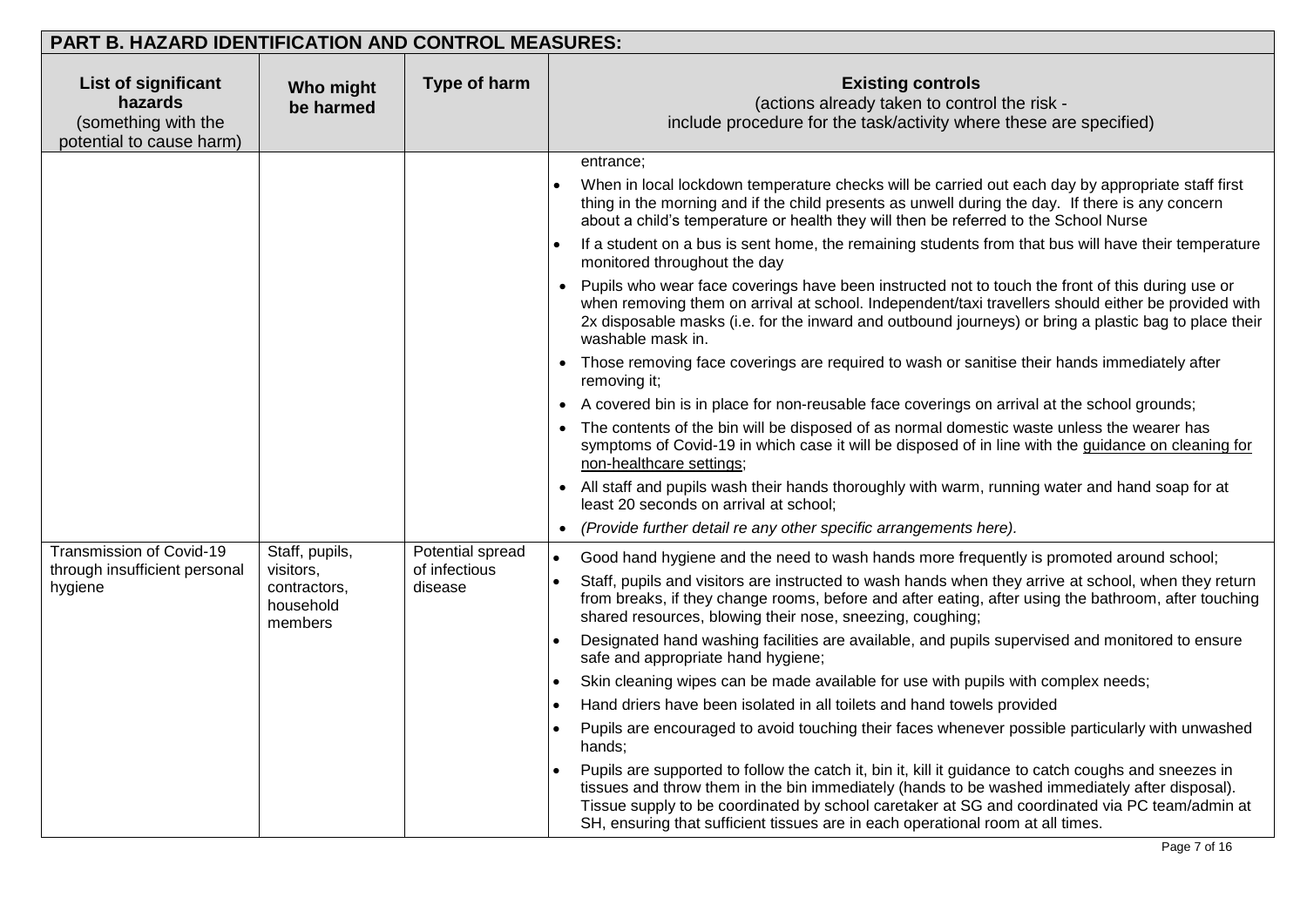| Type of harm<br><b>Existing controls</b><br><b>List of significant</b><br>Who might<br>(actions already taken to control the risk -<br>hazards<br>be harmed<br>(something with the<br>include procedure for the task/activity where these are specified)<br>potential to cause harm)<br>Pupils are reminded how to catch coughs and sneezes if a tissue is not readily available i.e. in the<br>crook of the elbow rather than in the hands;<br>Posters are displayed on good hand washing technique and good respiratory hygiene;<br>Tissues are readily available around school including in all classrooms and sufficient numbers of<br>bins are in place for the disposal of tissues.<br>Spread of COVID-19 virus<br>Staff, pupils,<br>Potential spread<br>An enhanced cleaning schedule is followed which includes;<br>via germs on surfaces and<br>visitors,<br>of infectious<br>More frequent cleaning of rooms/shared areas that are used by different groups and any equipment<br>furniture within the building<br>contractors,<br>disease<br>passed between staff; Hot soapy water wash down of ALL chairs and tables every day in<br>household<br>classrooms that are being used. Extra wash down of key areas and equipment by Carroll cleaning.<br>members<br>More frequent cleaning of touched objects such as railings/bannisters, door and window handles,<br>push plates, sign in screens, taps, desk/table tops, play equipment, toys, sports equipment,<br>teaching & learning aids, computer equipment and bathroom facilities.<br>Telephones (land-lines) and walkie-talkies will be wiped down after every use.<br>Sanitising of dining tables;<br>Stringent Pool cleaning protocols followed each day<br>Deep cleans in all toilets, staff room and dining room every day.<br>When cleaning, the usual detergent products will be used as effective to remove virus on surfaces;<br>$\bullet$<br>Staff have been instructed on cleaning and sanitising requirements.<br>$\bullet$<br>PPE is provided for staff to wear during cleaning activities and must be worn as instructed e.g.<br>gloves and aprons (min.) for personal care etc. (see section on PPE for more details).; | <b>PART B. HAZARD IDENTIFICATION AND CONTROL MEASURES:</b> |  |                                                                         |
|---------------------------------------------------------------------------------------------------------------------------------------------------------------------------------------------------------------------------------------------------------------------------------------------------------------------------------------------------------------------------------------------------------------------------------------------------------------------------------------------------------------------------------------------------------------------------------------------------------------------------------------------------------------------------------------------------------------------------------------------------------------------------------------------------------------------------------------------------------------------------------------------------------------------------------------------------------------------------------------------------------------------------------------------------------------------------------------------------------------------------------------------------------------------------------------------------------------------------------------------------------------------------------------------------------------------------------------------------------------------------------------------------------------------------------------------------------------------------------------------------------------------------------------------------------------------------------------------------------------------------------------------------------------------------------------------------------------------------------------------------------------------------------------------------------------------------------------------------------------------------------------------------------------------------------------------------------------------------------------------------------------------------------------------------------------------------------------------------------------------------------------------------------------------------------------------------------|------------------------------------------------------------|--|-------------------------------------------------------------------------|
|                                                                                                                                                                                                                                                                                                                                                                                                                                                                                                                                                                                                                                                                                                                                                                                                                                                                                                                                                                                                                                                                                                                                                                                                                                                                                                                                                                                                                                                                                                                                                                                                                                                                                                                                                                                                                                                                                                                                                                                                                                                                                                                                                                                                         |                                                            |  |                                                                         |
|                                                                                                                                                                                                                                                                                                                                                                                                                                                                                                                                                                                                                                                                                                                                                                                                                                                                                                                                                                                                                                                                                                                                                                                                                                                                                                                                                                                                                                                                                                                                                                                                                                                                                                                                                                                                                                                                                                                                                                                                                                                                                                                                                                                                         |                                                            |  |                                                                         |
| A documented cleaning checklist is in place to ensure the enhanced cleaning schedule is followed<br>and maintained;<br>As the ability to social distance in our setting is limited, resources that are hard to clean are not<br>used and additional meticulous attention is given to the cleaning regime;<br>For individual and very frequently used equipment, such as pencils and pens, staff and pupils are<br>instructed to have their own items that are not shared;<br>Classroom based resources, such as books and games are used and shared within the bubble;<br>these are cleaned regularly, along with all frequently touched surfaces;<br>Resources that are shared between bubbles, such as art and science equipment are cleaned<br>frequently and meticulously between bubbles; and should be left unused and out of reach for a                                                                                                                                                                                                                                                                                                                                                                                                                                                                                                                                                                                                                                                                                                                                                                                                                                                                                                                                                                                                                                                                                                                                                                                                                                                                                                                                                         |                                                            |  | COSHH risk assessments are in place and followed for cleaning products; |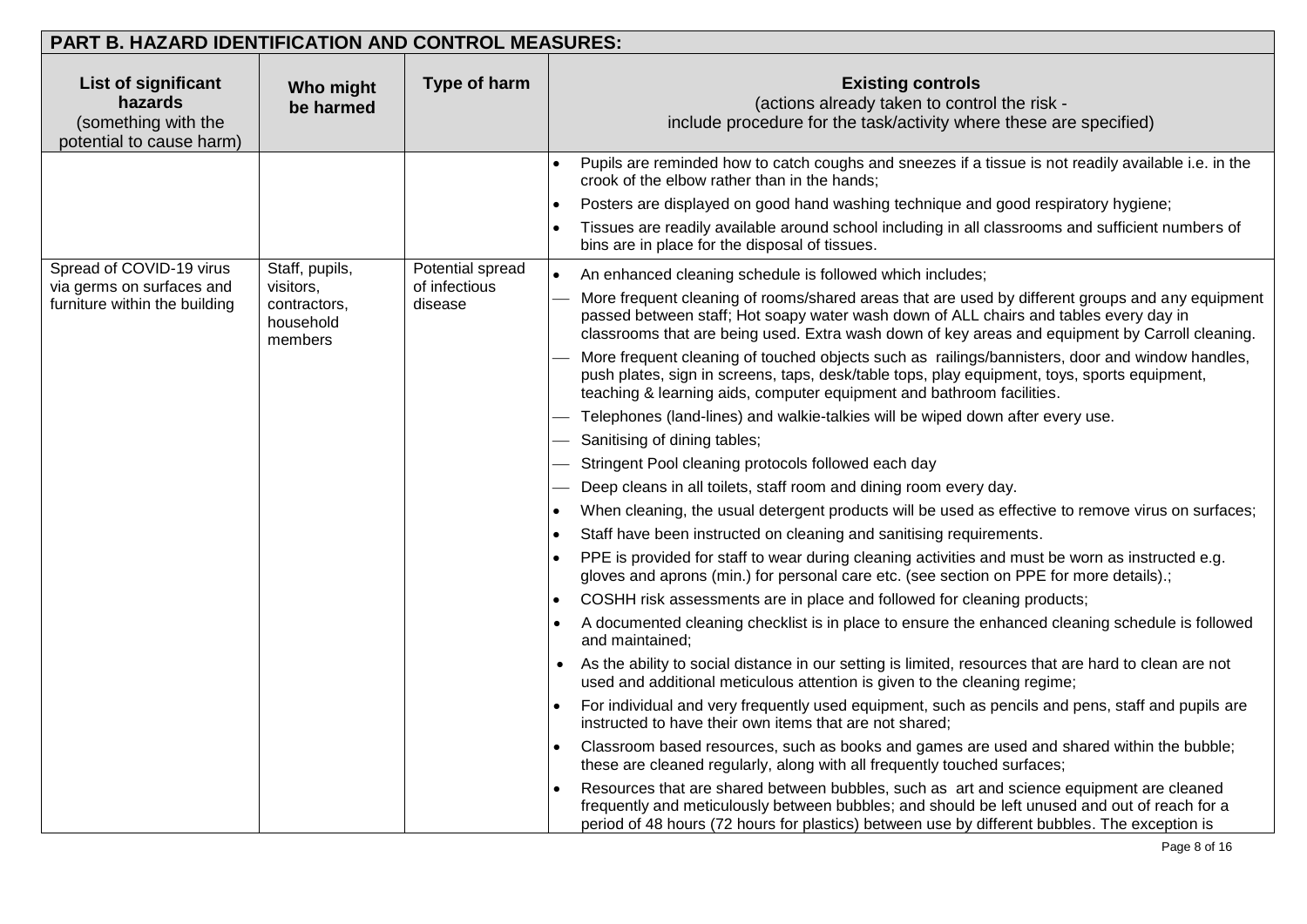| <b>PART B. HAZARD IDENTIFICATION AND CONTROL MEASURES:</b>                                                          |                                                                     |                                              |                                                                                                                                                                                                                                                                                                                                                                                                                                                                                                                                                                                                                                                                                                                                                                                                                                                                                                                                                                                                                                                                                                                                                                                                                                                                                                                                                                                                                                                                                                                                                                                                                                                                                                                                                                                                                                                                                                        |
|---------------------------------------------------------------------------------------------------------------------|---------------------------------------------------------------------|----------------------------------------------|--------------------------------------------------------------------------------------------------------------------------------------------------------------------------------------------------------------------------------------------------------------------------------------------------------------------------------------------------------------------------------------------------------------------------------------------------------------------------------------------------------------------------------------------------------------------------------------------------------------------------------------------------------------------------------------------------------------------------------------------------------------------------------------------------------------------------------------------------------------------------------------------------------------------------------------------------------------------------------------------------------------------------------------------------------------------------------------------------------------------------------------------------------------------------------------------------------------------------------------------------------------------------------------------------------------------------------------------------------------------------------------------------------------------------------------------------------------------------------------------------------------------------------------------------------------------------------------------------------------------------------------------------------------------------------------------------------------------------------------------------------------------------------------------------------------------------------------------------------------------------------------------------------|
| <b>List of significant</b><br>hazards<br>(something with the<br>potential to cause harm)                            | Who might<br>be harmed                                              | Type of harm                                 | <b>Existing controls</b><br>(actions already taken to control the risk -<br>include procedure for the task/activity where these are specified)                                                                                                                                                                                                                                                                                                                                                                                                                                                                                                                                                                                                                                                                                                                                                                                                                                                                                                                                                                                                                                                                                                                                                                                                                                                                                                                                                                                                                                                                                                                                                                                                                                                                                                                                                         |
|                                                                                                                     |                                                                     |                                              | cooking equipment which is able to be sterilised between use in a dishwasher (following CLEAPS<br>guidelines).<br>Bubbles will have their own allocated PE equipment and this will be rotated on a regular basis<br>$\bullet$<br>Pupils are only allowed to bring essentials into school each day including coats, school bag, lunch<br>$\bullet$<br>boxes, named water bottle, diary and pencil case with stationery;<br>Pupils and teachers are permitted to take books and other shared resources home that contribute<br>to the pupil's education and development. Unnecessary sharing of items that do not contribute to a<br>pupil's education or development is not permitted;<br>Shared resources are cleaned frequently and meticulously and before being shared<br>Toilet visits - students are to anti bac their hands prior to the toilet visit, wash their hands after<br>using the toilet and then anti bac hands again on return to the classroom<br>Waste bins are emptied at least daily or more often as necessary and contents disposed of safely;<br>School follows the procedures set out in the Government guidance Cleaning in Non-Health Care<br>Settings following a confirmed or suspected case of COVID-19 on site;<br>Contaminated or suspected contaminated waste will be double bagged, labelled and either stored<br>for 72 hours before being disposed of with general waste or arrangements made for collection by<br>the school's specialist clinical waste contractor;<br>Waste cleaning materials are disposed of in the usual way unless it is confirmed or suspected that<br>they are contaminated as a result of a member of staff or pupil displaying symptoms;<br>Staff have been instructed to store personal items and clothing in areas not widely accessible<br>during the working day e.g. in lockers at SG or bubble lockable storeroom/cupboard at SH. |
| Transmission of Covid-19<br>through airborne particles<br>due to interaction with a<br>large number of other pupils | Staff, pupils,<br>visitors,<br>contractors,<br>household<br>members | Potential spread<br>of infectious<br>disease | The school has applied the Government's principles of keeping groups separate (bubbles), keeping<br>bubble sizes as small as is reasonably practicable and maintaining social distancing based on the<br>age and ability of the pupils and the feasibility of measures when offering a broad curriculum;<br>Pupils have been placed in 'class bubbles' and interaction between other classes minimised as far<br>$\bullet$<br>as is reasonably practicable within wider 'zones';<br>Pupils have been placed in 'class bubbles' for all core and foundation subjects;<br>$\bullet$<br>Staff members will generally remain within a designated bubble each day as far as possible (with<br>the exception of some specialist staff who may teach (but not enter/be part of) a number of bubbles;<br>Bubbles will not mix with other bubbles during Teaching and Learning<br>Measures have been put in place to limit interaction, between bubbles as much as possible within a<br>wider 'zone';                                                                                                                                                                                                                                                                                                                                                                                                                                                                                                                                                                                                                                                                                                                                                                                                                                                                                                           |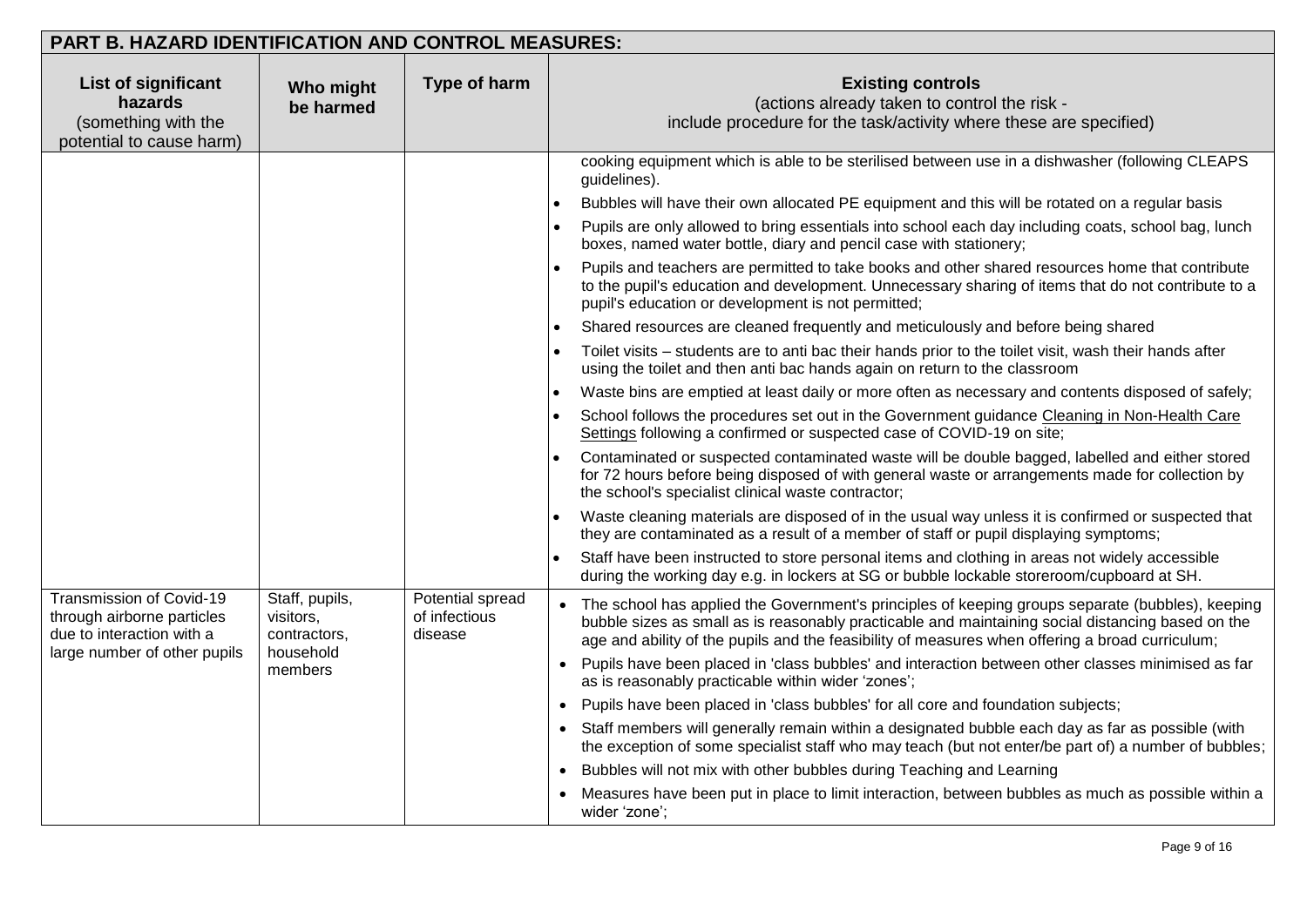| <b>PART B. HAZARD IDENTIFICATION AND CONTROL MEASURES:</b>                               |                        |              |                                                                                                                                                                                                                                                                                       |
|------------------------------------------------------------------------------------------|------------------------|--------------|---------------------------------------------------------------------------------------------------------------------------------------------------------------------------------------------------------------------------------------------------------------------------------------|
| <b>List of significant</b><br>hazards<br>(something with the<br>potential to cause harm) | Who might<br>be harmed | Type of harm | <b>Existing controls</b><br>(actions already taken to control the risk -<br>include procedure for the task/activity where these are specified)                                                                                                                                        |
|                                                                                          |                        |              | Start and finish times are staggered to keep groups apart as they arrive/leave school;<br>$\bullet$                                                                                                                                                                                   |
|                                                                                          |                        |              | Start and finish times and breaks are staggered to ensure that corridors or circulation routes have a<br>limited number of pupils using them at any time and to reduce mixing between bubbles and zones;                                                                              |
|                                                                                          |                        |              | Children in different zones are encouraged not to play together/socialise at break times. Breaks are<br>staggered to restrict the number of children playing at one time and groups are supervised and<br>kept apart as far as possible;                                              |
|                                                                                          |                        |              | Classroom selection have been carefully managed to reduce movement around the building and to<br>prevent mixing of different zones of pupils;                                                                                                                                         |
|                                                                                          |                        |              | A one-way circulation route along corridors is in operation;                                                                                                                                                                                                                          |
|                                                                                          |                        |              | Lunch breaks are staggered, although dining will initially take place in class bubbles (delivered on<br>trolleys to the classroom). At SG, two bubbles from the same zone will eat in the dining room each<br>day. Otherwise students will eat in their designated classroom bubbles. |
|                                                                                          |                        |              | Large gatherings such as assemblies with more than one group is prohibited, and will only be<br>undertaken within smaller zones;                                                                                                                                                      |
|                                                                                          |                        |              | Pupils are kept in consistent groups during P.E/ outdoor activities and use of bikes (see separate<br>bike protocol for details).                                                                                                                                                     |
|                                                                                          |                        |              | When indoor sport is unavoidable a large indoor space is used maximising distancing between<br>pupils and scrupulous attention is given to cleaning and hygiene;                                                                                                                      |
|                                                                                          |                        |              | Where necessary external facilities are also used in line with government guidance for the use of,<br>and travel to and from, those facilities;                                                                                                                                       |
| Transmission of Covid-19<br>through airborne particles                                   |                        |              | All staff and pupils are expected to adhere to the current social distancing guidelines as far as is<br>reasonably practicable;                                                                                                                                                       |
| due to close proximity to<br>others                                                      |                        |              | Staff avoid close face to face contact where possible (apart from hoisting and personal care etc)<br>and minimise time spent within 1 metre distance of anyone;                                                                                                                       |
|                                                                                          |                        |              | Pupils who are able to understand the concept, are supported to maintain a distance from each<br>other and are encouraged not to touch staff and their peers where possible;                                                                                                          |
|                                                                                          |                        |              | Where staff or pupils cannot maintain social distancing, the risk is reduced by strictly keeping pupils<br>in class-sized group bubbles;                                                                                                                                              |
|                                                                                          |                        |              | • Classrooms have been adapted to support social distancing where possible including;                                                                                                                                                                                                 |
|                                                                                          |                        |              | seating pupils side by side and facing forwards, rather than face to face or side on;                                                                                                                                                                                                 |
|                                                                                          |                        |              | moving unnecessary furniture out of classrooms to make more space;                                                                                                                                                                                                                    |
|                                                                                          |                        |              | Where practical desks have been assigned to individuals or to the smallest number of pupils                                                                                                                                                                                           |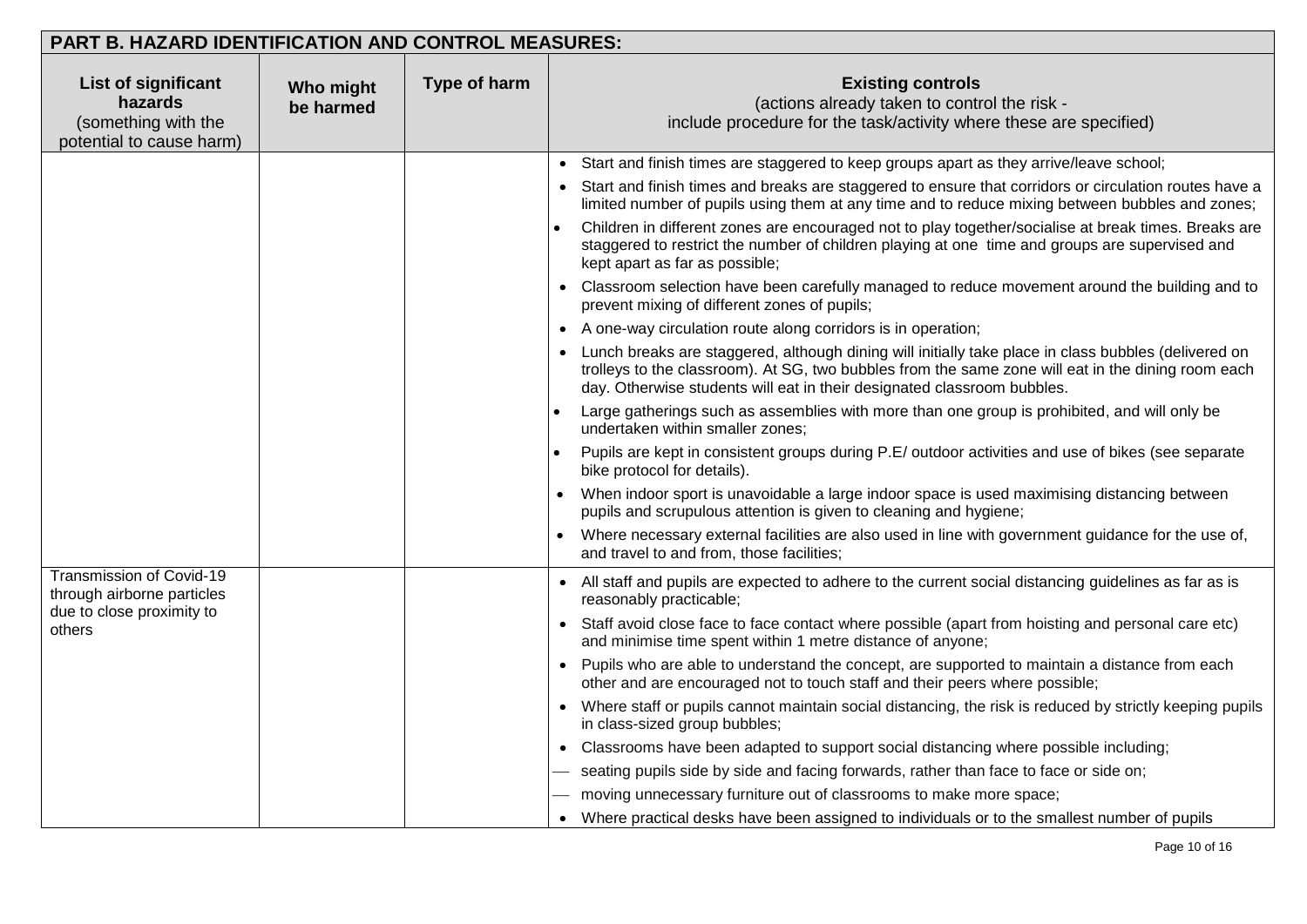| PART B. HAZARD IDENTIFICATION AND CONTROL MEASURES:                                                                                      |                                                                     |                                              |                                                                                                                                                                                                                                                                                                                                                                                                                                                                                                                                                                                                                                                                                                                                                                                                        |
|------------------------------------------------------------------------------------------------------------------------------------------|---------------------------------------------------------------------|----------------------------------------------|--------------------------------------------------------------------------------------------------------------------------------------------------------------------------------------------------------------------------------------------------------------------------------------------------------------------------------------------------------------------------------------------------------------------------------------------------------------------------------------------------------------------------------------------------------------------------------------------------------------------------------------------------------------------------------------------------------------------------------------------------------------------------------------------------------|
| <b>List of significant</b><br>hazards<br>(something with the<br>potential to cause harm)                                                 | Who might<br>be harmed                                              | Type of harm                                 | <b>Existing controls</b><br>(actions already taken to control the risk -<br>include procedure for the task/activity where these are specified)                                                                                                                                                                                                                                                                                                                                                                                                                                                                                                                                                                                                                                                         |
|                                                                                                                                          |                                                                     |                                              | possible. Where desk sharing cannot be avoided desks are wiped down between changes of<br>pupils;<br>As much as possible, fresh air is increased by opening windows every morning and doors<br>frequently to encourage ventilation, taking account of potential security or fire safety issues;<br>Where mechanical ventilation is present, re-circulatory systems have been adjusted to full fresh air.<br>Where this is not possible mechanical ventilation systems have been switched off;                                                                                                                                                                                                                                                                                                          |
| Transmission of Covid-19<br>through airborne particles<br>due to singing, chanting,<br>playing wind or brass<br>instruments or shouting. | Staff, pupils,<br>visitors,<br>contractors,<br>household<br>members | Potential spread<br>of infectious<br>disease | Singing, and playing wind and brass instruments will not take place in larger groups or school<br>assemblies and instruments will not be shared where at all possible<br>During music lessons involving singing, shouting or the playing of wind and brass instruments<br>group sizes will be restricted, with a 2 metre social distance maintained and pupils positioned back<br>to back or side by side;<br>When practical, singing and wind/brass instruments will be played outside. If this is not possible<br>windows will be opened to encourage good ventilation.<br>Further detailed DfE guidance will be published shortly                                                                                                                                                                   |
| Transmission of Covid-19<br>staff work areas                                                                                             | Staff, pupils,<br>visitors,<br>contractors,<br>household<br>members | Potential spread<br>of infectious<br>disease | The occupancy of the school office and PPE rooms is restricted to ensure social distancing rules<br>can be observed;<br>The school office layout facilitates side by side working rather than face to face;<br>$\bullet$<br>Measures have been put in place to protect office staff when dealing with contractors, parents and<br>$\bullet$<br>visitors. Perspex screens have been installed in open reception areas;<br>Shared work areas should be avoided if possible. Where this is not possible work areas are<br>$\bullet$<br>thoroughly sanitised before and after use by different people (inc. photocopier on corridor etc.);<br>Sanitising wipes are available to enable shared desks and equipment to be cleaned before and<br>after use, staff are reminded of this requirement regularly; |
| Transmission of Covid-19<br>staff rest areas                                                                                             | Staff, pupils,<br>visitors,<br>contractors,<br>household<br>members | Potential spread<br>of infectious<br>disease | Staff lunch breaks are staggered to limit the occupancy of the staff room and additional space will<br>be created by using other parts of the school if available;<br>The number of staff allowed in the staff room at any one time is restricted to enable social<br>$\bullet$<br>distancing to be maintained;<br>Staff room furniture has been reconfigured to maintain social distancing and reduce face to face<br>contact.<br>Signage and floor markings support staff to maintain 2 metre distance;<br>$\bullet$<br>Staff are encouraged to bring their own food to work or purchase a staff lunch rather than visit the<br>local shops                                                                                                                                                          |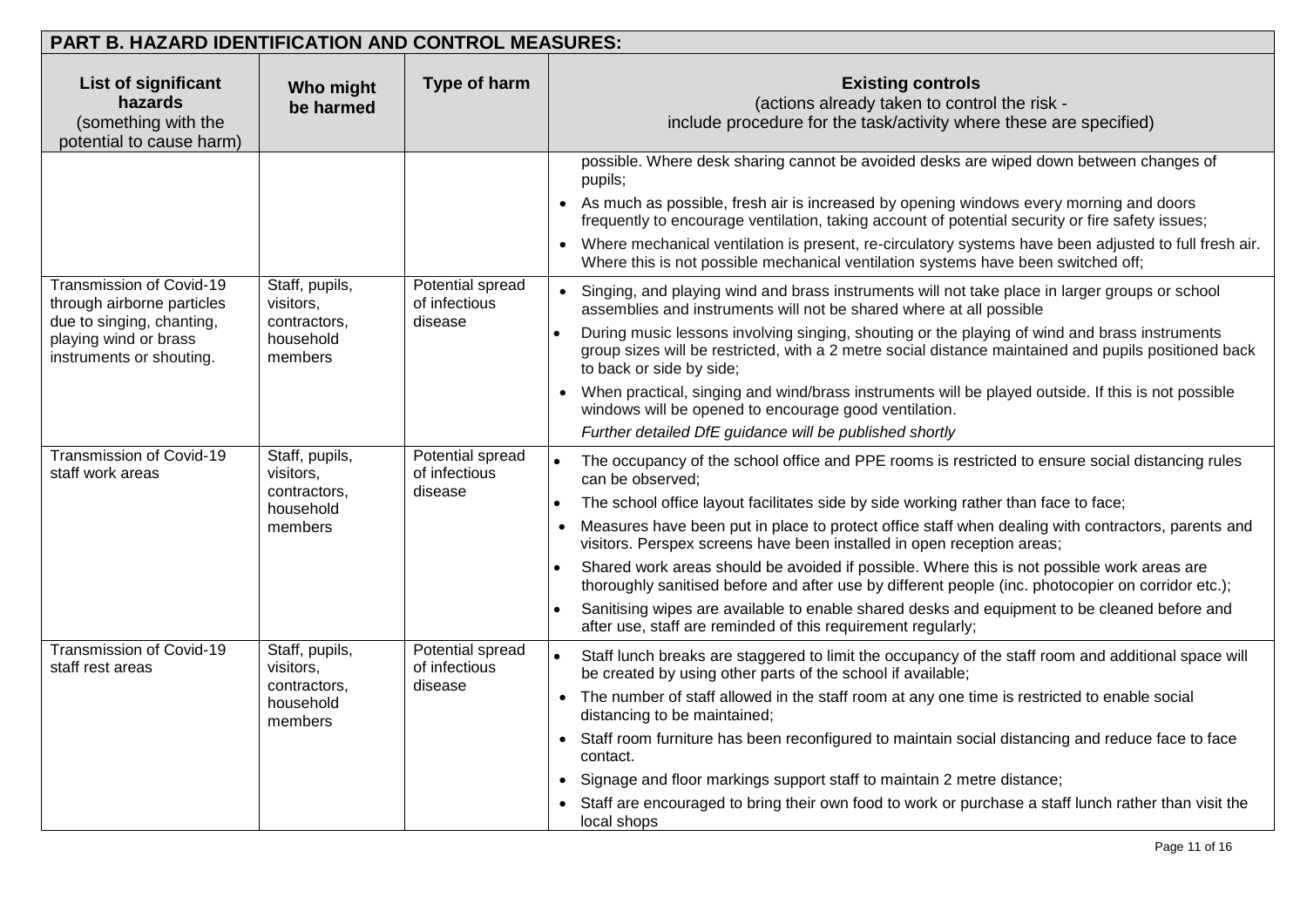| <b>PART B. HAZARD IDENTIFICATION AND CONTROL MEASURES:</b>                               |                                                                     |                                              |                                                                                                                                                                                                                                                                                                                                                                                                                                                                                                                                                                                                                                                                                                                                                                                                                                                                                                                                                                                                                                                                                                                                        |  |  |  |  |
|------------------------------------------------------------------------------------------|---------------------------------------------------------------------|----------------------------------------------|----------------------------------------------------------------------------------------------------------------------------------------------------------------------------------------------------------------------------------------------------------------------------------------------------------------------------------------------------------------------------------------------------------------------------------------------------------------------------------------------------------------------------------------------------------------------------------------------------------------------------------------------------------------------------------------------------------------------------------------------------------------------------------------------------------------------------------------------------------------------------------------------------------------------------------------------------------------------------------------------------------------------------------------------------------------------------------------------------------------------------------------|--|--|--|--|
| <b>List of significant</b><br>hazards<br>(something with the<br>potential to cause harm) | Who might<br>be harmed                                              | Type of harm                                 | <b>Existing controls</b><br>(actions already taken to control the risk -<br>include procedure for the task/activity where these are specified)                                                                                                                                                                                                                                                                                                                                                                                                                                                                                                                                                                                                                                                                                                                                                                                                                                                                                                                                                                                         |  |  |  |  |
| Transmission of Covid-19<br>through airborne particles<br>due to face-face meetings      | Staff, pupils,<br>visitors,<br>contractors,<br>household<br>members | Potential spread<br>of infectious<br>disease | Meetings to be held via remote working tools wherever possible or at a safe distance<br>$\bullet$<br>Face to face meetings will take place, whilst observing social distancing rules, in a well ventilated<br>area;<br>Hand-sanitiser is provided in designated meeting rooms where handwashing facilities are not<br>immediately available;<br>Disinfectant wipes are available in designated meeting rooms to enable staff to wipe down shared<br>equipment before and after use;<br>Meetings are held outdoors or in well-ventilated designated rooms;<br>$\bullet$<br>Floor markings are used in designated meetings rooms to help participants to maintain appropriate<br>social distancing.                                                                                                                                                                                                                                                                                                                                                                                                                                      |  |  |  |  |
| Moving and Handling                                                                      | <b>Staff</b>                                                        | Musculoskeletal<br>injuries                  | A dynamic risk assessment is carried out when moving furniture & resources which takes into<br>account:<br>the task being undertaken;<br>the capabilities of individual carrying out the task;<br>the load being lifted or moved;<br>the surroundings (environment) and;<br>consideration of social distancing in 2 person manual handling activities/lifts.                                                                                                                                                                                                                                                                                                                                                                                                                                                                                                                                                                                                                                                                                                                                                                           |  |  |  |  |
| <b>Need for Personal Protective</b><br>Equipment (PPE)                                   | Staff, pupils,<br>visitors,<br>contractors,<br>household<br>members | Potential spread<br>of infectious<br>disease | Disposable gloves are worn during normal cleaning regimes. Disposable gloves and<br>impermeable aprons must be worn when cleaning areas that have been occupied by someone<br>displaying symptoms of COVID-19;<br>PPE required for personal care following our normal procedural use. This includes gloves,<br>aprons and good hand hygiene. Individual Bubble PPE Risk Assessment will be completed for<br>each bubble and a copy retained within the bubble area<br>When dealing with students re suctioning/tracheotomy full PPE must be worn (and take place<br>$\bullet$<br>outside the bubble in a specified area)<br>When staff are undertaking gastro feeds full PPE must be worn<br>$\bullet$<br>When administering any medication full PPE must be worn<br>$\bullet$<br>PPE made available to all colleagues who wish to wear it throughout the school day. School<br>nurse will issue each bubble group with a bag of PPE at the beginning of each week. This will<br>consist of aprons, masks and gloves. It will then be staff responsibility to take their visor with<br>them and leave it in their bubble for the week. |  |  |  |  |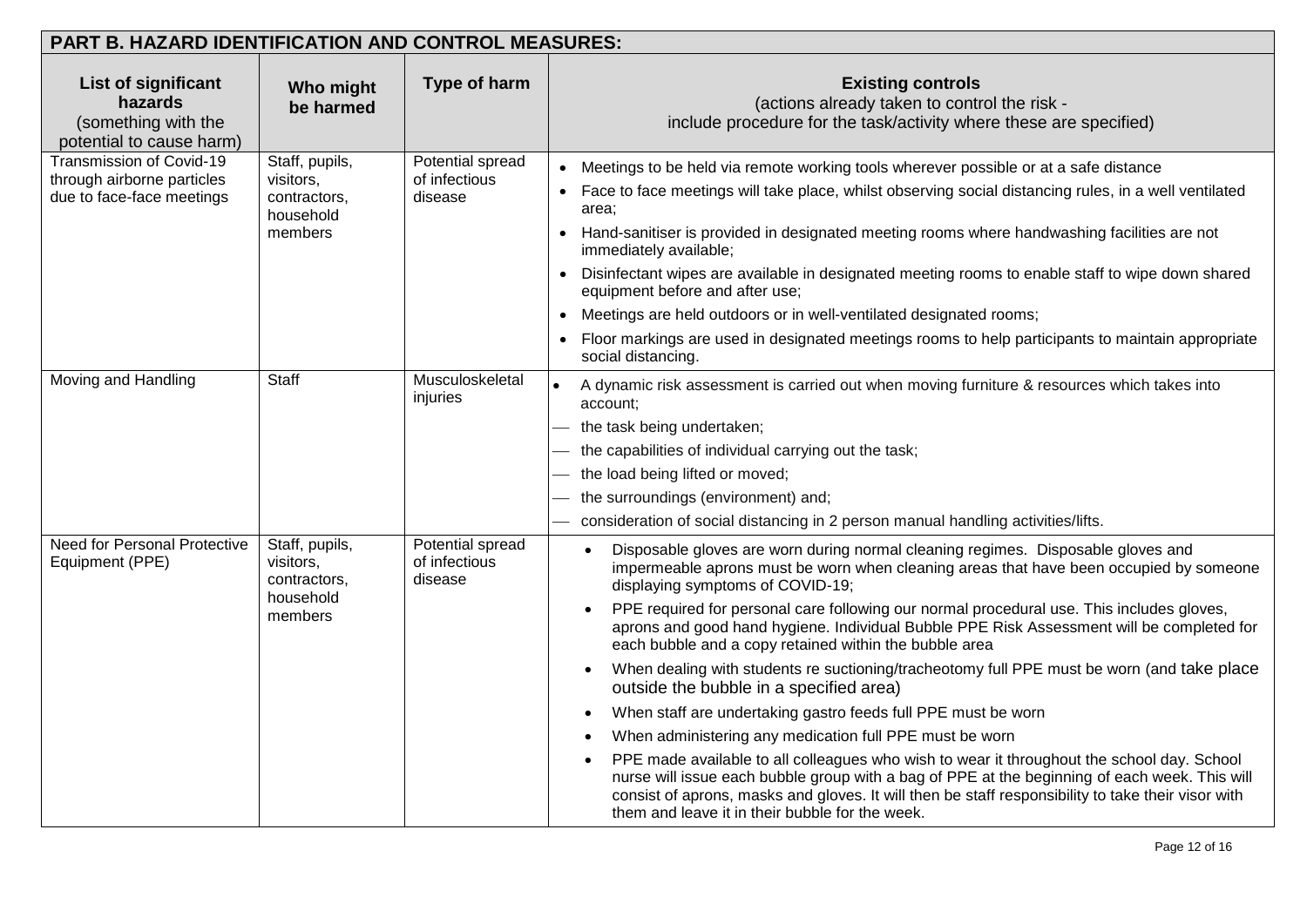| PART B. HAZARD IDENTIFICATION AND CONTROL MEASURES:                                                                                                                                      |                           |                                              |                                                                                                                                                                                                                                                                                                                                                                                                                                                                                                                                                                                                                                                                                                                                                                                                                                                                                                                                                                                                                                                                                                                                                                                                                                                                                                                                                                                                                                                                                                                                                                                                                                                                                                                                                         |  |  |
|------------------------------------------------------------------------------------------------------------------------------------------------------------------------------------------|---------------------------|----------------------------------------------|---------------------------------------------------------------------------------------------------------------------------------------------------------------------------------------------------------------------------------------------------------------------------------------------------------------------------------------------------------------------------------------------------------------------------------------------------------------------------------------------------------------------------------------------------------------------------------------------------------------------------------------------------------------------------------------------------------------------------------------------------------------------------------------------------------------------------------------------------------------------------------------------------------------------------------------------------------------------------------------------------------------------------------------------------------------------------------------------------------------------------------------------------------------------------------------------------------------------------------------------------------------------------------------------------------------------------------------------------------------------------------------------------------------------------------------------------------------------------------------------------------------------------------------------------------------------------------------------------------------------------------------------------------------------------------------------------------------------------------------------------------|--|--|
| List of significant<br>hazards<br>(something with the<br>potential to cause harm)                                                                                                        | Who might<br>be harmed    | Type of harm                                 | <b>Existing controls</b><br>(actions already taken to control the risk -<br>include procedure for the task/activity where these are specified)                                                                                                                                                                                                                                                                                                                                                                                                                                                                                                                                                                                                                                                                                                                                                                                                                                                                                                                                                                                                                                                                                                                                                                                                                                                                                                                                                                                                                                                                                                                                                                                                          |  |  |
|                                                                                                                                                                                          |                           |                                              | Visors and masks available to all staff working with all students who are unable to keep 2<br>metre distance. Staff to decide if they wish to use. Visors allocated to each member of staff<br>who will then be responsible for cleaning and maintenance which includes the following:<br>Wash hands before putting visor on<br>Wash hands when removing visor<br>Spray inside and outside with anti bac spray and disposable roll<br>Place visor in new plastic bag<br>Seal the bag by tying<br>Wash hands<br>At next shift wash hands<br>Open bag<br>Put visor on<br>Dispose of bag<br>When visor removed for any purpose follow cleaning steps above.<br>Staff to follow guidance on WHO poster for mask removal and disposal<br>When caring for someone with symptoms of COVID-19 a face mask should be worn if a distance of<br>2 metres cannot be maintained and if contact is necessary, gloves, an apron and a face mask<br>should be worn.<br>If a risk assessment determines that there is a risk of splashing to the eyes, e.g. from coughing,<br>spitting, or vomiting, eye protection will also be worn by the supervising adult.<br>Staff and pupils are instructed on the need to wear a face covering by law on public transport and<br>have been given guidance on wearing and making face coverings;<br>During lockdown/restrictions, face coverings must be worn by adults in areas outside<br>classrooms/bubbles, when moving around communal areas where social distancing is difficult to<br>maintain e.g. corridors.<br>Staff are provided with information and instruction on the use and disposal of PPE inc. face masks;<br>Further guidance is available on safe working in education, childcare and children's social care. |  |  |
| Dealing with dynamic or<br>emergency situations<br>including wider contextual<br>issues, accidents, physical<br>intervention, security and<br>evacuation during the<br>COVID-19 pandemic | All building<br>occupants | Potential spread<br>of infectious<br>disease | In an emergency, e.g. an accident or fire, people do not have to stay 2m apart if it would be unsafe<br>$\bullet$<br>but should do so where this is possible;<br>First Aiders are aware of and follow the Government guidance for first responders;<br>$\bullet$<br>The First Aid Needs Assessment has been reviewed and amended to take account of current<br>$\bullet$<br>occupancy, numbers of first aiders required and additional PPE needed during the COVID-19<br>pandemic including provision of disposable gloves, disposable plastic aprons, fluid repellent<br>surgical face masks and visors as required;                                                                                                                                                                                                                                                                                                                                                                                                                                                                                                                                                                                                                                                                                                                                                                                                                                                                                                                                                                                                                                                                                                                                   |  |  |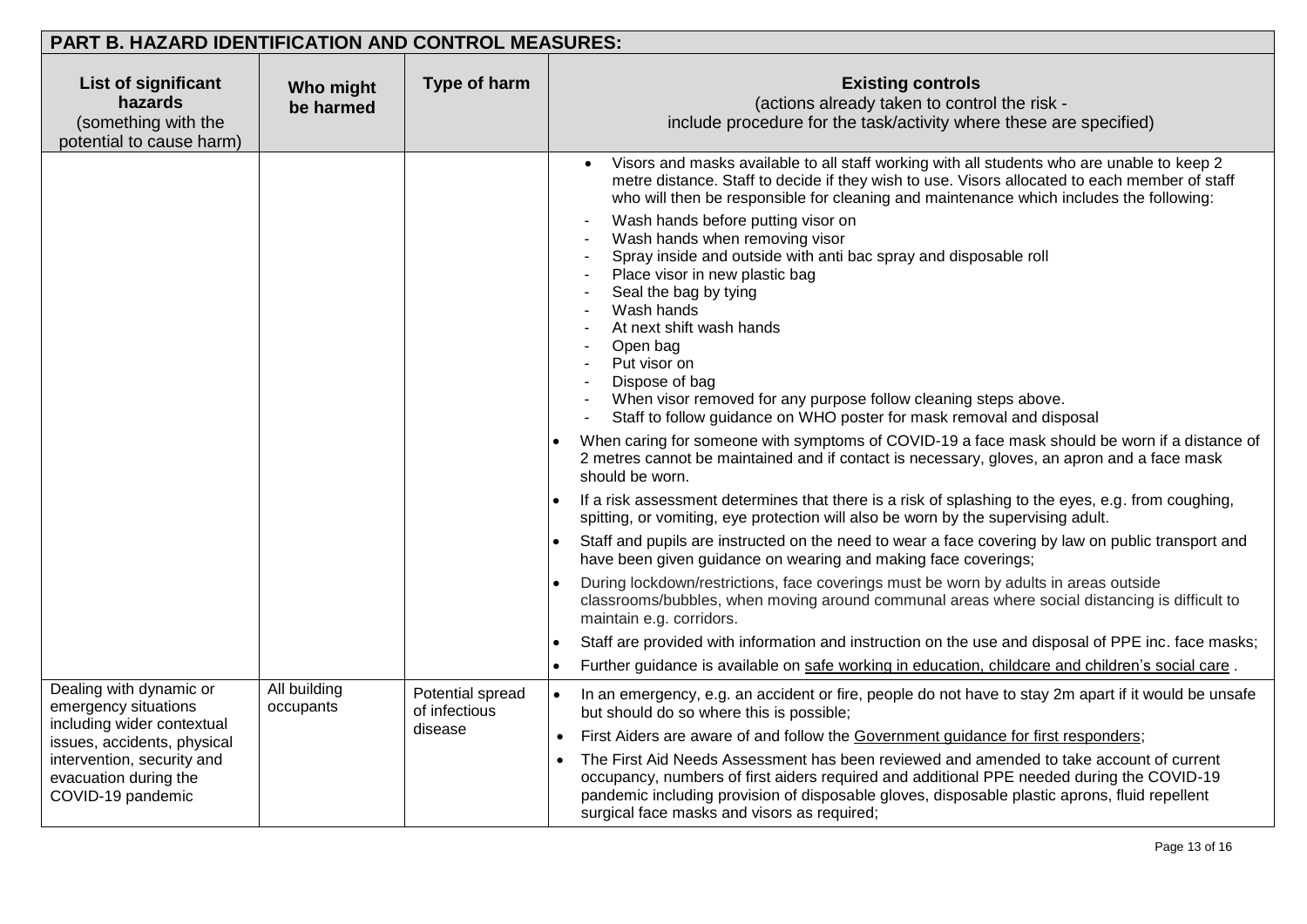| <b>PART B. HAZARD IDENTIFICATION AND CONTROL MEASURES:</b>                                                                      |                                                                     |                                                                     |                                                                                                                                                                                                                                                                                                                                                                                           |  |  |
|---------------------------------------------------------------------------------------------------------------------------------|---------------------------------------------------------------------|---------------------------------------------------------------------|-------------------------------------------------------------------------------------------------------------------------------------------------------------------------------------------------------------------------------------------------------------------------------------------------------------------------------------------------------------------------------------------|--|--|
| List of significant<br>hazards<br>(something with the<br>potential to cause harm)                                               | Who might<br>be harmed                                              | Type of harm                                                        | <b>Existing controls</b><br>(actions already taken to control the risk -<br>include procedure for the task/activity where these are specified)                                                                                                                                                                                                                                            |  |  |
|                                                                                                                                 |                                                                     |                                                                     | Pupils who require first aid will continue to receive care in the same way; No additional PPE is<br>needed because of COVID-19 for any pupil who does not have symptoms;                                                                                                                                                                                                                  |  |  |
|                                                                                                                                 |                                                                     |                                                                     | When administering first aid to an adult a face mask should be worn if a distance of 2 m cannot be<br>maintained. If direct contact is necessary, gloves, an apron and a face mask should be worn;                                                                                                                                                                                        |  |  |
|                                                                                                                                 |                                                                     |                                                                     | If a risk assessment determines that there is a risk of splashing to the eyes, e.g. from coughing or<br>vomiting, eye protection will also be worn by the first aider;                                                                                                                                                                                                                    |  |  |
|                                                                                                                                 |                                                                     |                                                                     | Staff involved in the provision of assistance to others in an emergency including first aid are<br>instructed to pay particular attention to sanitation measures immediately afterwards including<br>washing hands for 20 seconds under warm, running water or using hand sanitiser;                                                                                                      |  |  |
|                                                                                                                                 |                                                                     |                                                                     | For instances where first aid qualifications are due for renewal and may expire during the current<br>crisis i.e. due for renewal on or after 16 March 2020, the HSE had granted a 3-month extension.<br>School will endeavour to provide training ASAP.                                                                                                                                  |  |  |
|                                                                                                                                 |                                                                     |                                                                     | If a student refuses to go home on transport at the end of the school day and local authority<br>transport has to leave, staff would transport the student using school transport. This would have to<br>be done within social distancing guidelines, with the student seated towards the rear of the minibus.<br>If the student still refuses to leave, then the police would be called. |  |  |
|                                                                                                                                 |                                                                     |                                                                     | The Head teacher to reassess inclusion policy based on each individual case as it arises, and the<br>context including type of need, challenges presented and ability to adhere to social distancing etc.                                                                                                                                                                                 |  |  |
| Reduced premises<br>inspections, tests, servicing<br>and maintenance                                                            | All building<br>occupants                                           | Accidents or<br>incidents from<br>poorly maintained<br>premises etc | Premises management inspections, testing and servicing of plant, equipment, mechanical and<br>electrical systems e.g. water, fire system etc. have been brought up to date for all parts of the<br>building from September 2020 onwards                                                                                                                                                   |  |  |
|                                                                                                                                 |                                                                     |                                                                     | Records of all testing and checks are stored and available to all interested parties.<br>$\bullet$                                                                                                                                                                                                                                                                                        |  |  |
|                                                                                                                                 |                                                                     |                                                                     | Half termly fire drills continue with strict social distancing enforced.<br>$\bullet$                                                                                                                                                                                                                                                                                                     |  |  |
|                                                                                                                                 |                                                                     |                                                                     | Building lockdown procedure has been reviewed and the new arrangements agreed<br>$\bullet$                                                                                                                                                                                                                                                                                                |  |  |
| Transmission of Covid-19<br>through airborne particles<br>from customers, visitors and<br>contractors accessing the<br>building | Staff, pupils,<br>visitors,<br>contractors,<br>household<br>members | Potential spread<br>of infectious<br>disease                        | Visitors to site including contractors, parents and visitors are limited to essential persons only and<br>wherever possible by appointment only; They must wear a mask at all times.                                                                                                                                                                                                      |  |  |
|                                                                                                                                 |                                                                     |                                                                     | Supply teachers, peripatetic teachers and/or other temporary staff are permitted and can move<br>$\bullet$<br>between schools, but will minimise contact and maintain as much distance as possible from others.                                                                                                                                                                           |  |  |
|                                                                                                                                 |                                                                     |                                                                     | Specialists, therapists, clinicians and other support staff for pupils with SEND will provide<br>interventions as usual;                                                                                                                                                                                                                                                                  |  |  |
|                                                                                                                                 |                                                                     |                                                                     | All visitors will follow the Government's guidance and the school's strict hygiene and social<br>distancing rules e.g. hand washing/sanitisation upon entry;                                                                                                                                                                                                                              |  |  |
|                                                                                                                                 |                                                                     |                                                                     | Visitor/Contractor site rules & procedures have been revised to include additional controls to                                                                                                                                                                                                                                                                                            |  |  |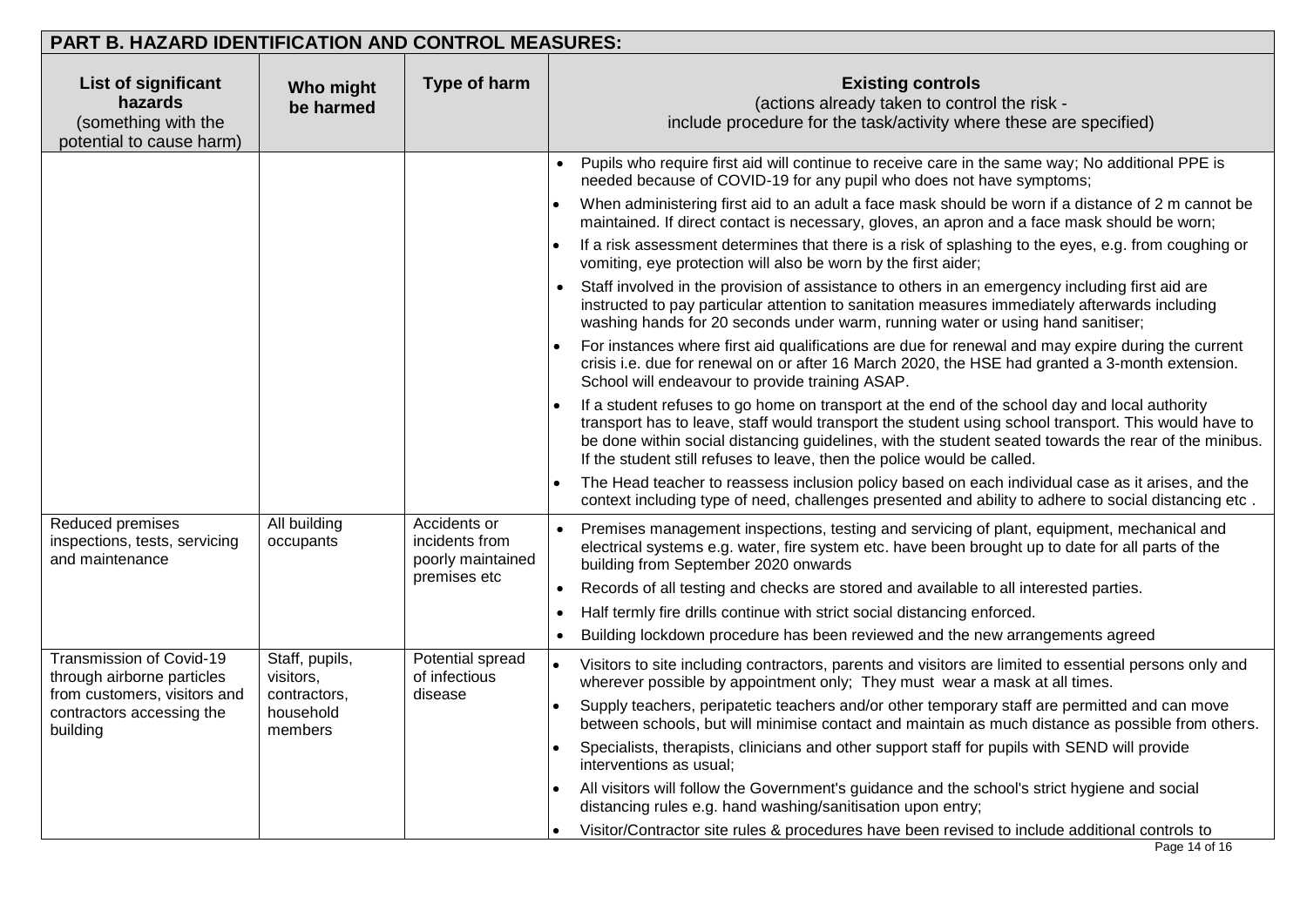| <b>PART B. HAZARD IDENTIFICATION AND CONTROL MEASURES:</b>                        |                        |                                                                      |                                                                                                                                                                                                                                                                                                                                                                                                                                                                                                                                             |  |  |  |  |
|-----------------------------------------------------------------------------------|------------------------|----------------------------------------------------------------------|---------------------------------------------------------------------------------------------------------------------------------------------------------------------------------------------------------------------------------------------------------------------------------------------------------------------------------------------------------------------------------------------------------------------------------------------------------------------------------------------------------------------------------------------|--|--|--|--|
| List of significant<br>hazards<br>(something with the<br>potential to cause harm) | Who might<br>be harmed | Type of harm                                                         | <b>Existing controls</b><br>(actions already taken to control the risk -<br>include procedure for the task/activity where these are specified)                                                                                                                                                                                                                                                                                                                                                                                              |  |  |  |  |
|                                                                                   |                        |                                                                      | mitigate the risk of transmission of COVID-19;                                                                                                                                                                                                                                                                                                                                                                                                                                                                                              |  |  |  |  |
|                                                                                   |                        |                                                                      | Reception staff responsibilities have been established in relation to COVID-19 and the<br>$\bullet$<br>communication of procedures required by contractors and visitors to site;                                                                                                                                                                                                                                                                                                                                                            |  |  |  |  |
|                                                                                   |                        |                                                                      | Office staff are aware of and explain additional hygiene and social distancing rules required by<br>contractors and visitors on arrival;                                                                                                                                                                                                                                                                                                                                                                                                    |  |  |  |  |
|                                                                                   |                        |                                                                      | Signing in/out arrangements for visitors have been modified to prevent the handling of pens and<br>paper by multiple people. A record of all visitors is kept (re. track and trace purposes);                                                                                                                                                                                                                                                                                                                                               |  |  |  |  |
|                                                                                   |                        |                                                                      | A procedure is in place to sanitise touchscreen sign-in systems each time they are used by the<br>individual using this;                                                                                                                                                                                                                                                                                                                                                                                                                    |  |  |  |  |
|                                                                                   |                        |                                                                      | Contractors must obtain permission before attending site;                                                                                                                                                                                                                                                                                                                                                                                                                                                                                   |  |  |  |  |
|                                                                                   |                        |                                                                      | Contractors will wear appropriate PPE as determined by their employer, however they may be<br>asked to wear additional PPE (provided by the school) upon arrival e.g. gloves, mask, coveralls,<br>shoe covers, etc. where this is considered necessary. Contractors will comply with any additional<br>PPE or hygiene requirements made by the school prior to entry; will be asked to keep the time<br>spent on site to a minimum and will make all efforts to only attend site to carry out work during<br>periods of reduced occupation; |  |  |  |  |
|                                                                                   |                        |                                                                      | Alternative routes around or through the premises will be used as instructed by the school e.g. the<br>school may usher the contractor through a fire escape door to access an adjacent room, rather than<br>walking them through the school to reach their destination;                                                                                                                                                                                                                                                                    |  |  |  |  |
|                                                                                   |                        |                                                                      | The number of site deliveries has been reduced where possible;                                                                                                                                                                                                                                                                                                                                                                                                                                                                              |  |  |  |  |
|                                                                                   |                        |                                                                      | A procedure is in place to wipe down deliveries with sanitiser on entering the school premises<br>where possible;                                                                                                                                                                                                                                                                                                                                                                                                                           |  |  |  |  |
|                                                                                   |                        |                                                                      | Staff handling deliveries will observe good hand hygiene, washing hands using warm, running water<br>and soap for a minimum of 20 seconds or using hand sanitiser after handling new deliveries that<br>have not been sanitised.                                                                                                                                                                                                                                                                                                            |  |  |  |  |
| <b>Stress and Anxiety</b>                                                         | Staff                  | Increased levels                                                     | Senior personnel monitor working arrangements and offer support and advice where necessary;                                                                                                                                                                                                                                                                                                                                                                                                                                                 |  |  |  |  |
|                                                                                   |                        | of stress/anxiety<br>and lower than<br>normal levels of<br>wellbeing | Staff are able to contact colleagues or managers for advice and support, or just for reassurance,<br>during the normal working day;                                                                                                                                                                                                                                                                                                                                                                                                         |  |  |  |  |
|                                                                                   |                        |                                                                      | A process is available for individuals to report concerns over breaches of school safe working<br>policy/guidelines so that intervention can occur;                                                                                                                                                                                                                                                                                                                                                                                         |  |  |  |  |
|                                                                                   |                        |                                                                      | Where a member of staff returning to the workplace has raised concerns about their safety or<br>wellbeing due to the risk of COVID-19, where necessary their line manager will complete a risk<br>assessment addressing COVID-19 concerns for an employee to help identify key concerns and any                                                                                                                                                                                                                                             |  |  |  |  |